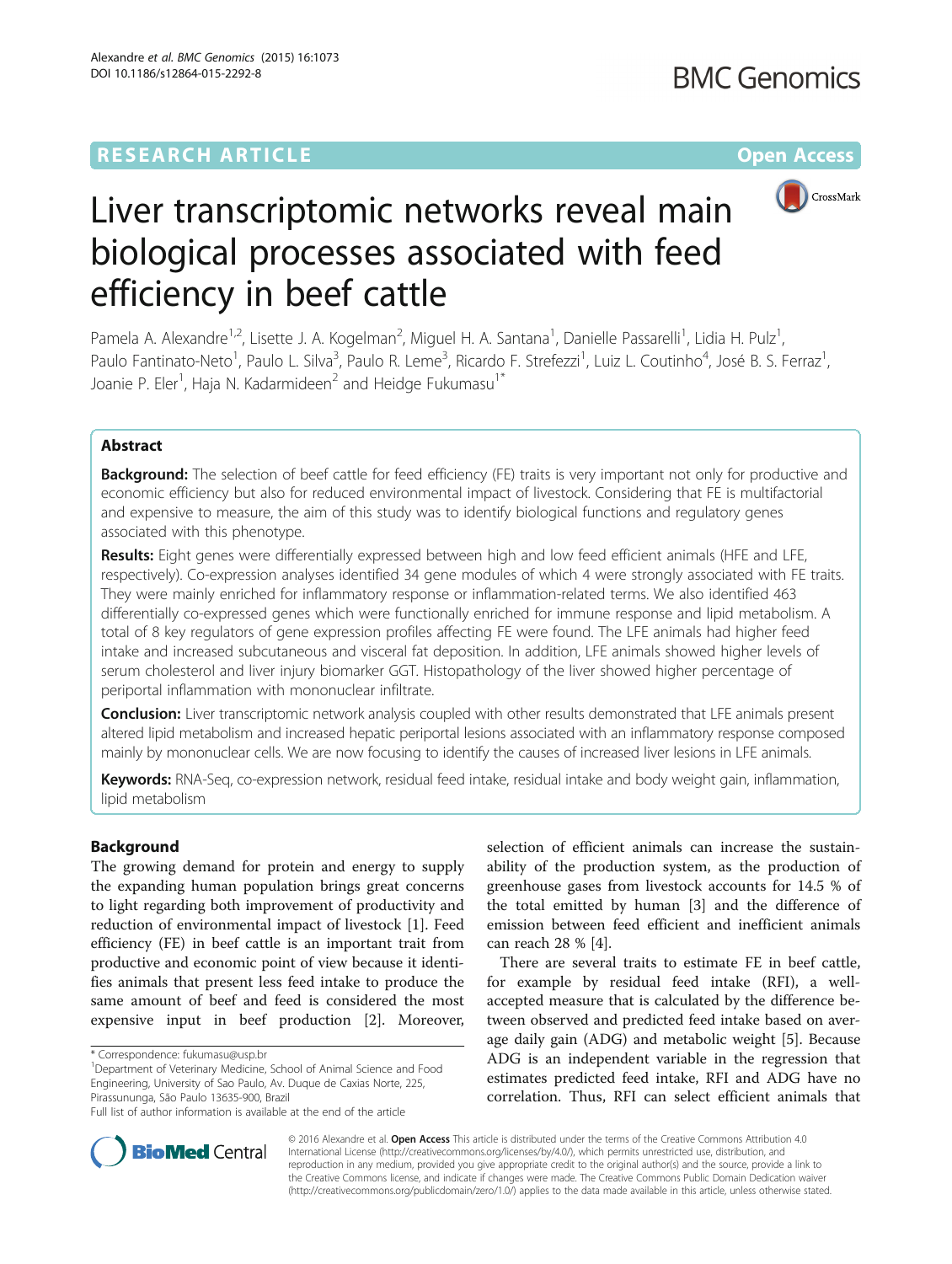might also be slow growing. The recently proposed residual intake and body weight gain (RIG) combines RFI and residual body weight gain to generate a measure that presents favorable correlations with both ADG and feed intake [\[6](#page-10-0)].

Despite its relevance, selection for feed efficiency in beef cattle is a challenge in breeding programs, as it is necessary to measure daily feed intake and body weight gain individually for at least 70 days [[7](#page-10-0)]. A better comprehension of the biological mechanisms regulating feed efficiency is crucial to identify biomarkers that could differentiate efficient from inefficient animals in an accurate, cheaper and time-saving way. Some previous works had investigated FE through global gene expression profile of liver, a central organ of metabolism which is responsible for important functions, including metabolism of bilirubin, bile acids, carbohydrates, lipids, xenobiotics, protein synthesis and immunity [[8\]](#page-10-0). Metabolism, together with feed intake, digestion, physical activity and thermoregulation are the main biological mechanisms supposed to regulate FE [\[9](#page-10-0), [10](#page-10-0)].

In a study with Angus cattle (Bos taurus), groups of high and low FE were analyzed using microarray technique and identified 161 differently expressed genes in liver, most of them related to growth and cellular organization, cell signaling and proliferation, metabolism of xenobiotics, protein synthesis and metabolism of lipids and carbohydrates [\[11](#page-10-0)]. In a recently published study in this journal, RNA sequencing (RNAseq) was used to evaluate liver transcriptomic of Nellore steers (Bos indicus) and 112 annotated genes were identified as being differentially expressed between animals with high and low FE [[12\]](#page-10-0). The authors identified xenobiotic metabolism, complement and coagulation cascades, NRF2 mediated oxidative stress, melatonin degradation and glutathione metabolism as overrepresented pathways. The latest study on hepatic transcriptome associated to feed efficiency was performed using taurine heifers and suggested that animals of high and low feed efficiency respond differently to hepatic proinflammatory stimulus [[13\]](#page-10-0). Despite the given indications of the mechanisms involved in regulation of feed efficiency, the analysis of differential expression (DE) performed by the aforementioned studies does not explain geneto-gene interactions or the behavior of regulatory genes in a complex system, because when comparing a gene with itself in different conditions the context of this expression can be lost [[14](#page-10-0)].

Gene expression network approaches are based on the fact that genes and their products can interact with each other by complex relationships, so the effect of a change in the behavior of one gene can be propagated through the interactions and affect other genes [\[15](#page-10-0)]. Network studies applied to transcriptomic data reveal more complex transcriptional regulation than DE by detecting sets of highly co-expressed genes (modules) [\[16](#page-10-0), [17](#page-10-0)] that orchestrate complex traits. This approach can be particularly useful to reveal master regulatory or hub genes, since hub genes of modules are expected to play a critical role in regulating the expression of several dozens of other genes in the module and can in fact be used as biomarkers. This approach has been successfully applied in sheep to detect biomarkers for intestinal nematode resistance [[18](#page-10-0)], wool growth [[19](#page-10-0)] and in pig models for human obesity [[17\]](#page-10-0).

In the present study, we performed DE and coexpression network analysis using next generation sequencing based transcriptomics data (RNAseq) from liver biopsy samples of Nellore cattle with high and low feed efficiency to reveal biological functions and regulatory genes associated with this phenotype. To our knowledge, this is the first study using network methods to study functional genomics of feed efficiency in beef cattle and a step ahead to understand this economically important trait.

#### Results

#### Characterization of feed efficiency groups

We performed a 70-d feeding trial on 98 Nellore bulls and for each animal we obtained the initial body weight (BWi), final BW (BWf), dry matter intake (DMI), average daily gain (ADG), feed conversion ratio (FCR), residual feed intake (RFI), residual body weight gain (RWG) and residual intake and body weight gain (RIG). A summary of the phenotypic traits can be found in Additional file [1](#page-10-0): Table S1. Two animals were removed from the analysis due to very low ADG. There was no significant sire effect on RFI and RIG and the phenotypic correlation between the two traits was  $-0.97$  ( $P \le 0.05$ ). The difference between the high feed efficiency (HFE,  $n =$ 20) and low feed efficiency (LFE,  $n = 20$ ) groups, defined by RIG, for all phenotypic measures taken during the feeding trial and slaughter can be seen in Table [1.](#page-2-0) Significant difference was observed for all FE traits (FCR, RFI, RWG and RIG) and for DMI, which was higher in animals of LFE. There was also a significant difference for final and gain of back fat thickness (BFT) and for final and gain of rump fat thickness (RFT) in the period ( $P \le 0.05$ ), which were higher in LFE group.

## Differentially expressed genes in the liver of HFE and LFE animals

A total of 11,361 genes were detected and tested for differential expression in the liver samples and 8 of them were differentially expressed (DE) between HFE and LFE  $(P \le 0.1)$  (Table [2](#page-2-0)). Respectively, seven transcripts (SOD3, RHOB, mir-2904-3, ENSBTAG00000038430, CYP2E1, GADD45G and FASN) and one transcript (NR0B2) were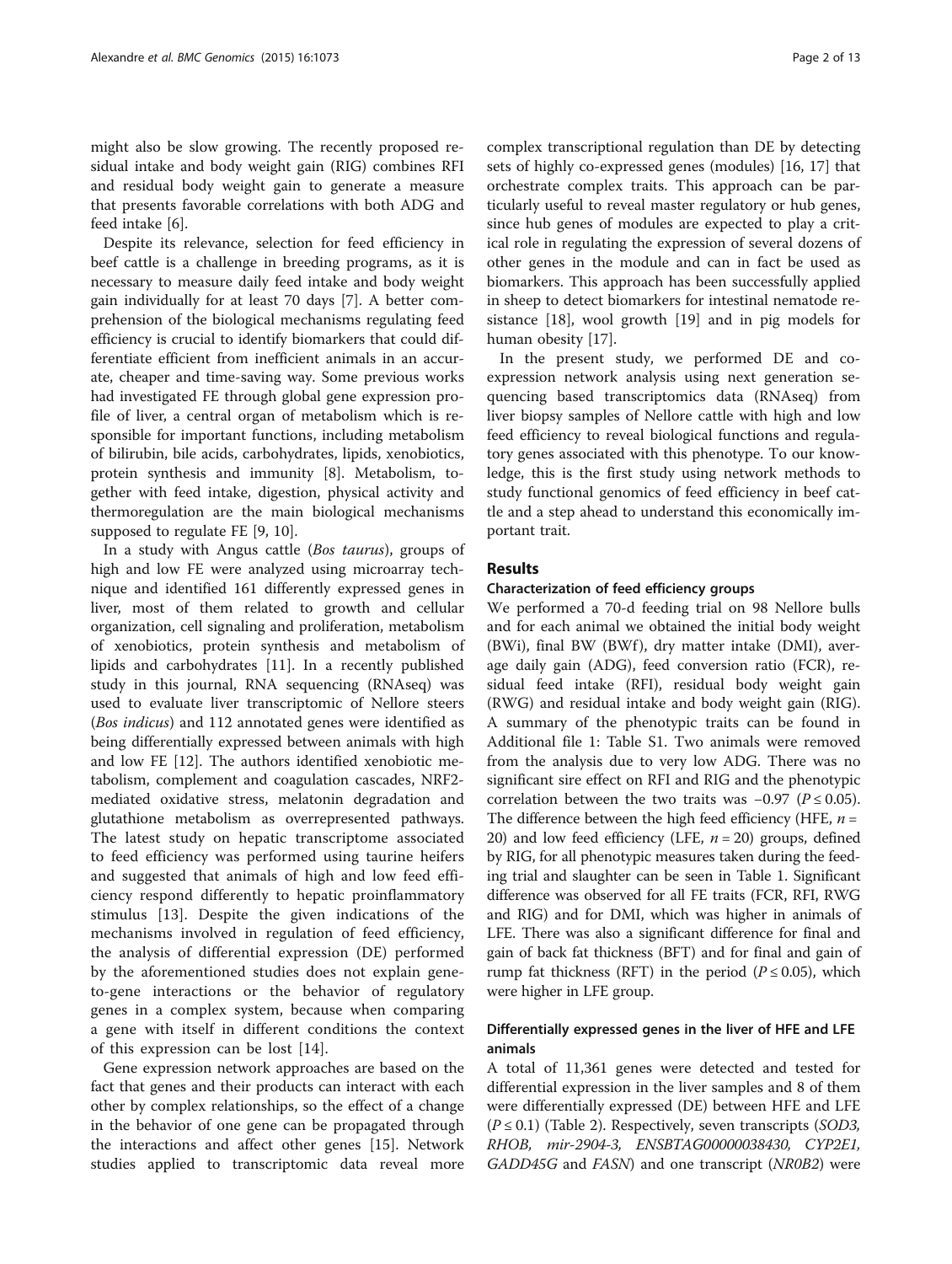<span id="page-2-0"></span>Table 1 Summary of phenotypic traits. Mean of the groups of high feed efficiency (HFE,  $n = 20$ ) and low feed efficiency (LFE,  $n = 20$ ) and P-value of the difference between groups for phenotypic traits measured during the feeding trial and slaughter

| Trait                               | HFE mean          | LFE mean          | P-value                |
|-------------------------------------|-------------------|-------------------|------------------------|
| BWi (kg) *                          | $403.10 \pm 35.6$ | $409.50 \pm 23.0$ | 0.50                   |
| BWf $(kq)$ <sup>o</sup>             | $542.10 \pm 46.9$ | $533.90 \pm 25.2$ | 0.47                   |
| $DMI$ (kg/d) $\bullet$              | $9.99 \pm 1.3$    | $12.00 \pm 0.7$   | $1.03x10-6*$           |
| $ADG$ (kg/d) $\bullet$              | $1.97 \pm 0.5$    | $1.76 \pm 0.2$    | 0.06                   |
| $FCR^{\bullet}$                     | $5.22 \pm 0.8$    | $6.90 \pm 0.8$    | $2.84 \times 10-8*$    |
| RFI (kg/d) °                        | $-1.14 \pm 0.4$   | $1.24 \pm 0.5$    | $6.79x10-8*$           |
| $RWG$ (kg/d) $\bullet$              | $0.27 \pm 0.3$    | $-0.29 \pm 0.2$   | $3.00 \times 10 - 9*$  |
| $RIG^{\circ}$                       | $1.40 \pm 0.4$    | $-1.53 \pm 0.6$   | $6.77x10-8*$           |
| REAi (cm <sup>2</sup> ) $\bullet$   | $67.51 \pm 5.5$   | $65.95 \pm 5.3$   | 0.36                   |
| REAf (cm <sup>2</sup> ) $\bullet$   | $83.49 \pm 6.9$   | $83.12 \pm 6.0$   | 0.85                   |
| $REAg$ (cm <sup>2</sup> ) $\bullet$ | $15.98 \pm 8.9$   | $17.18 \pm 6.4$   | 0.63                   |
| BFTi (mm) $*$                       | $1.18 \pm 1.0$    | $1.64 \pm 1.2$    | 0.19                   |
| $BFTf$ (mm) $\bullet$               | $3.99 \pm 1.9$    | $5.78 \pm 1.4$    | $1.9x10^{-3*}$         |
| $BFTq$ (mm) $\bullet$               | $2.81 \pm 2.0$    | $4.15 \pm 1.4$    | $0.02*$                |
| RFTi (mm) *                         | $2.78 \pm 1.4$    | $3.73 \pm 1.9$    | 0.08                   |
| $RFTf$ (mm) $\bullet$               | $5.76 \pm 2.4$    | $8.19 \pm 2.2$    | $1.8 \times 10^{-3*}$  |
| $RFTg$ (mm) $\bullet$               | $2.99 \pm 1.9$    | $4.47 \pm 1.6$    | $0.01*$                |
| $LW$ (kg) $\bullet$                 | $6.00 \pm 0.59$   | $5.78 \pm 0.54$   | 0.48                   |
| CY (%)                              | $60.11 \pm 1.6$   | $60.23 \pm 1.6$   | 0.83                   |
| $PFW$ (kg) $\bullet$                | $4.44 \pm 1.1$    | $5.57 \pm 1.3$    | $5.9x10^{-3*}$         |
| $KFW$ (kg) $^{\circ}$               | $4.45 \pm 1.1$    | $5.63 \pm 1.6$    | $7.3 \times 10^{-3}$ * |

BWi, initial body weight; BWF, final body weight; DMI, dry matter intake; ADG, average daily gain; FCR, feed conversion ratio; RFI, residual feed intake; RWG, residual body weight gain; RIG, residual intake and body weight gain; REAi, initial rib eye area; REAf, final rib eye area; REAg, gain of rib eye area; BFTi, initial back fat thickness; BFTf, final back fat thickness; BFTg, gain of back fat thickness; RFTi, initial rump fat thickness; RFTf, final rump fat thickness; RFTg, gain of rump fat thickness; LW, liver weight; CY, carcass yield; PFW, pelvic fat weight; KFW, kidney fat weight

 $*P \le 0.05$ 

\*Student's t-test

Mann–Whitney-Wilcoxon test

| Table 2 Differentially expressed genes |  |
|----------------------------------------|--|
|----------------------------------------|--|

| GeneName           | logFC     | Pvalue                          | Padj   |
|--------------------|-----------|---------------------------------|--------|
| NR0B2              | $-1.4410$ | $1.14 \times 10^{-08}$          | 0.0001 |
| SOD3               | 1.9112    | $1.68 \times 10^{-07}$          | 0.0010 |
| RHOB               | 0.8498    | $8.11 \times 10^{-07}$          | 0.0031 |
| bta-mir-2904-3     | 3.6411    | 5.42 $\times$ 10 <sup>-06</sup> | 0.0154 |
| FNSBTAG00000038430 | 1.8639    | $1.39 \times 10^{-05}$          | 0.0316 |
| CYP2F1             | 3.1742    | $2.65 \times 10^{-05}$          | 0.0501 |
| GADD45G            | 1.4682    | $3.75 \times 10^{-05}$          | 0.0609 |
| FASN               | 1.3200    | 4.61 $\times$ 10 <sup>-05</sup> | 0.0654 |

LogFC, Log2 (LFE CPM/ HFE CPM); HFE, High Feed Efficiency Group; LFE, Low Feed Efficiency Group; CPM, Counts Per Million

up and down regulated in the LFE group compared to the HFE group.

#### Co-expressed genes and regulators

Using the WGCNA approach we identified 34 modules of co-expressed and highly interconnected genes and assigned different color names to each module (Fig. 1). Gene members of the same module are supposed to work cooperatively in related pathways or to be under control of a common set of transcription factor. Therefore, we tested the correlation of the modules eigengene with RFI and RIG to identify modules potentially representing biological mechanisms involved in feed efficiency regulation (Fig. 1). Four modules, Brown, Green, Darkorange and Yellow, showed positive correlations with RFI and negative correlations with RIG, according to the established threshold (see [Methods\)](#page-6-0).

The Brown module included 94 unique genes after filtering for module membership (Additional file [1](#page-10-0): Table S2) and those genes were used for functional enrichment. The functional enrichment showed significant results for oxidation-reduction process, regulation of monocyte differentiation and positive regulation of interleukin-8 biosynthetic process (Padj ≤

| <b>Module-trait relationships</b> |               |                |        |  |
|-----------------------------------|---------------|----------------|--------|--|
| MEmidnightblue                    | 0.28(0.3)     | $-0.2(0.5)$    |        |  |
| <b>MEsteelblue</b>                | $-0.092(0.8)$ | 0.14(0.6)      |        |  |
| <b>MEwhite</b>                    | 0.19(0.5)     | $-0.12(0.7)$   |        |  |
| <b>MEgreenyellow</b>              | 0.29(0.3)     | $-0.26(0.4)$   |        |  |
| <b>MEbrown</b>                    | 0.56(0.04)    | $-0.51(0.06)$  |        |  |
| <b>MEgreen</b>                    | 0.52(0.06)    | $-0.45(0.1)$   |        |  |
| MEdarkorange                      | 0.66(0.01)    | $-0.68(0.007)$ |        |  |
| MElightgreen                      | 0.43(0.1)     | $-0.41(0.1)$   |        |  |
| <b>MEred</b>                      | 0.37(0.2)     | $-0.35(0.2)$   |        |  |
| <b>MEpurple</b>                   | $-0.22(0.5)$  | 0.19(0.5)      | $-0.5$ |  |
| MEorange                          | $-0.2(0.5)$   | 0.26(0.4)      |        |  |
| MEdarkturguoise                   | 0.084(0.8)    | $-0.043(0.9)$  |        |  |
| <b>MEskyblue</b>                  | $-0.26(0.4)$  | 0.27(0.4)      |        |  |
| MEmagenta                         | $-0.27(0.3)$  | 0.27(0.4)      |        |  |
| MEdarkgrev                        | 0.082(0.8)    | $-0.088(0.8)$  |        |  |
| <b>MElightvellow</b>              | $-0.13(0.7)$  | 0.16(0.6)      |        |  |
| MEcvan                            | $-0.21(0.5)$  | 0.15(0.6)      |        |  |
| MEpaleturguoise                   | $-0.049(0.9)$ | 0.024(0.9)     | 0      |  |
| MEgrey60                          | 0.39(0.2)     | $-0.39(0.2)$   |        |  |
| MEsaddlebrown                     | 0.084(0.8)    | $-0.081(0.8)$  |        |  |
| <b>MEblack</b>                    | 0.37(0.2)     | $-0.39(0.2)$   |        |  |
| MEdarkgreen                       | 0.45(0.1)     | $-0.43(0.1)$   |        |  |
| <b>MEsalmon</b>                   | 0.48(0.08)    | $-0.45(0.1)$   |        |  |
| MEdarkred                         | 0.13(0.7)     | $-0.14(0.6)$   |        |  |
| <b>MEtan</b>                      | $-0.14(0.6)$  | 0.12(0.7)      | $-0.5$ |  |
| <b>MEdarkolivegreen</b>           | 0.37(0.2)     | $-0.35(0.2)$   |        |  |
| MEroyalblue                       | 0.3(0.3)      | $-0.27(0.4)$   |        |  |
| <b>MEviolet</b>                   | 0.12(0.7)     | $-0.11(0.7)$   |        |  |
| MEdarkmagenta                     | 0.32(0.3)     | $-0.36(0.2)$   |        |  |
| MEturquoise                       | $-0.11(0.7)$  | 0.033(0.9)     |        |  |
| MElightcyan                       | 0.27(0.4)     | $-0.33(0.3)$   |        |  |
| <b>MEvellow</b>                   | 0.54(0.04)    | $-0.56(0.04)$  |        |  |
| <b>MEblue</b>                     | 0.34(0.2)     | $-0.39(0.2)$   |        |  |
| <b>MEpink</b>                     | 0.4(0.2)      | $-0.42(0.1)$   |        |  |
|                                   | ¢Š            | RIG            |        |  |

Fig. 1 Correlations between module eigengene (ME) and FE traits residual feed intake (RFI) and residual intake and body weight gain (RIG)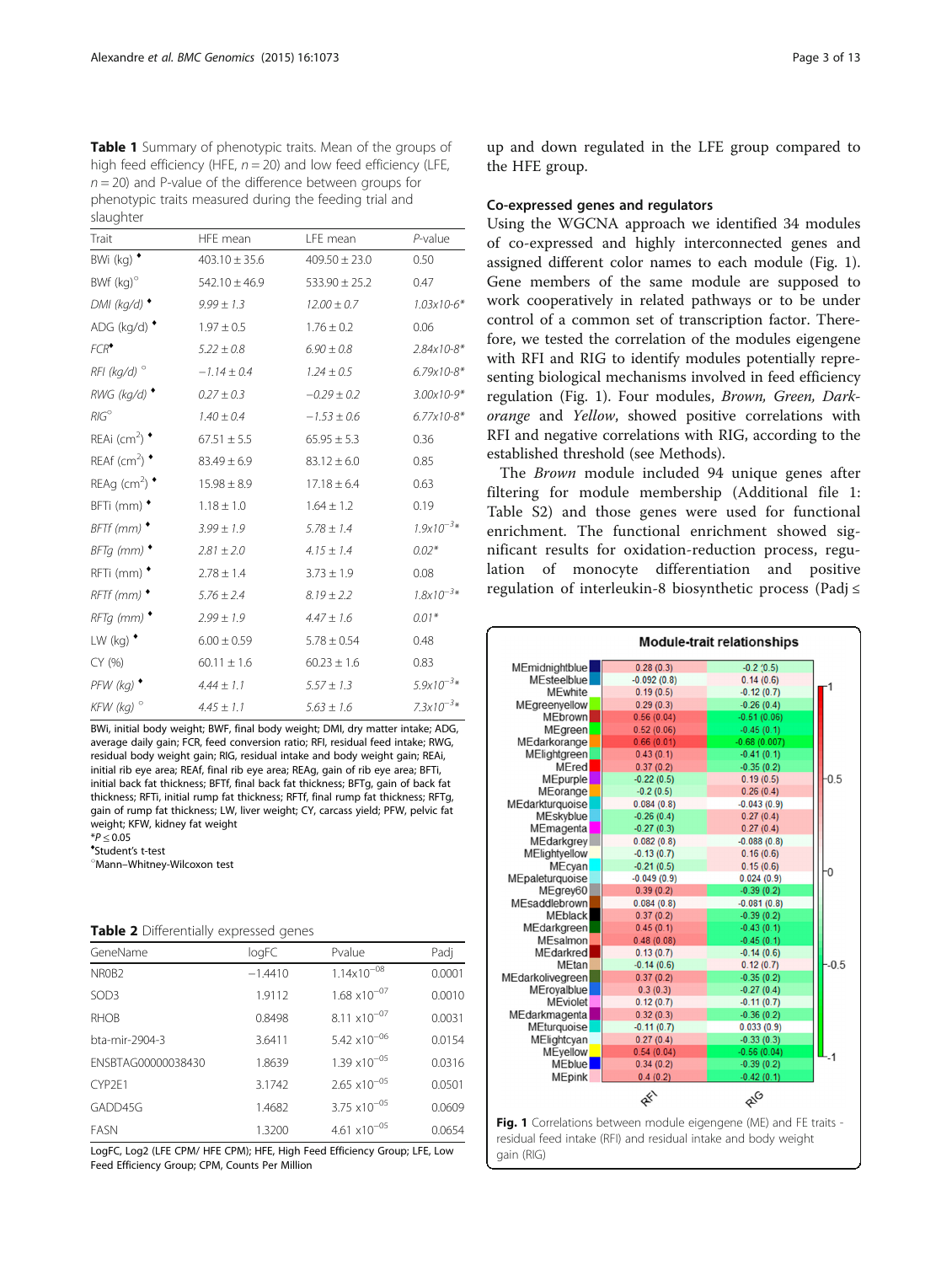0.1; Additional file [2\)](#page-10-0). Green module included 55 unique genes (Additional file [3](#page-10-0)) and presented functional enrichment for protein targeting to mitochondria ( $P \le 0.05$ ). Dark-orange module included 32 unique genes (Additional file [4](#page-10-0)) and presented functional enrichment for negative regulation of cell cycle (Padj  $\leq$  0.1). Finally the *Yellow* module included 90 unique genes (Additional file [5](#page-10-0)) and presented functional enrichment for many GO terms which are mostly related to gene expression, ribosomal biogenesis and protein translation; migration, proliferation and differentiation of T lymphocytes; and phagocytosis, but terms such as response to stress, regulation of intrinsic apoptotic signaling pathway and negative regulation of lipid transport also appeared.

In order to identify regulator genes for FE we used Lemon-Tree software suit which generated 115 clusters of co-expressed genes and assigned regulator genes to them. Three clusters were found to partially overlap with the previously identified Brown, Green and Yellow modules. Cluster 7 presented 28 genes, 25 of them also belonging to the Brown module (WGCNA) and the other 3 belonging to Dark-orange and Green modules. Five regulators were assigned to this cluster, HPCAL (probabilistic score = 7.56,  $P \le 0.05$ ), SLC9A1 (probabilistic score = 9.24,  $P \le 0.05$ ),  $EZH2$  (probabilistic score = 8.58,  $P \le 0.05$ ), *DOLK* (probabilistic score = 9.32,  $P \le 0.05$ ) and *PPP3CB* (probabilistic score = 10.87,  $P \le 0.05$ ). Similarly, Cluster 1 presented 33 genes, 29 of them also belonging to Green module (WGCNA). Two regulators were assigned to this cluster, PGK1 (probabilistic score = 9.24,  $P \le 0.05$ ) and MVP (probabilistic score = 9.24,  $P \le 0.05$ ). At last, Cluster 8 presented 25 genes, 22 of them also belonging to the Yellow module (WGCNA) and RAMP3 was assigned as regulator of this module (probabilistic score = 5.81,  $P \le 0.05$ ).

## Differentially co-expressed genes between HFE and LFE groups

We detected 463 differentially co-expressed genes between HFE and LFE groups ( $|K_{diff}| > 0.6$ ). Of those, 452 were highly connected in HFE and lowly connected in LFE, while 11 genes were highly connected in LFE and lowly connected in HFE (Additional file [6\)](#page-10-0). Functional enrichment analysis of GO terms of all 463 genes showed that differentially co-expressed genes are related to immune/inflammatory response (macrophage and monocyte chemotaxis, antigen processing and presentation via MHC class II, response to other organism, response to stress (MAPK, JNK, ERK cascades), angiogenesis, cellular response to amino acid stimulus, regulation of phosphatidylinositol-3-kinase activity and fatty acid metabolic process (Padj  $\leq 0.05$ ).

#### Investigation of liver expression profile results

In order to investigate the results indicated by liver transcriptome analysis of HFE and LFE groups, we performed serum biochemistry and liver histopathology. No significant difference was observed for all serum parameters (total cholesterol, triglycerides, globulins, AST, ALT, GGT, ALP, albumin and total protein) at the beginning of the feeding trial. However, at the end of the experiment, the LFE group presented increased serum cholesterol and GGT ( $P \le 0.05$ ), both above the reference values for Nellore cattle [[20\]](#page-10-0) (Table [3\)](#page-4-0). Thus, we aimed to evaluate the levels of serum cholesterol and GGT through the entire period of the feeding trial and we found significant differences ( $P \le 0.05$ ) for serum cholesterol from day 14 until the last day (i.e. day 70). For serum GGT there was no significant difference until day 56, but there was a significant difference on day 70 ( $P \leq$ 0.05). Even though not statistically significant  $(P > 0.05)$ , it was possible to note the LFE group had increased serum GGT during the entire feeding trial.

Next we performed liver histopathological analysis and all evaluated animals from both groups showed mononuclear infiltrate in the portal triad, especially in the periductal region. We observed a higher presence of this type of lesion on LFE animals (HFE:  $81.76 \pm 4.8$  %; LFE:  $91.70 \pm 2.0$  %;  $P = 0.1$ ) (Fig. [2\)](#page-4-0).

#### **Discussion**

In this study, we determined possible mechanisms influencing feed efficiency in Nellore steers on feedlot, using liver transcriptomic network approaches coupled with serum biochemistry and liver histopathology. We observed that both HFE and LFE animals performed similarly for body weight gain, carcass yield and loin eye area, indicating that muscle deposition was similar between groups. We also observed that LFE animals had higher feed intake and greater deposition of subcutaneous and visceral fat which corroborates previous investigations [\[21](#page-11-0)–[23\]](#page-11-0). However, the key find of this study was the enrichment of transcriptomic networks for inflammatory response in the liver of LFE animals, as well as other related terms as regulation of monocyte differentiation, process and migration; proliferation and differentiation of T lymphocytes, positive regulation of interleukin-8 biosynthesis, cell death through apoptosis, antigen presentation via MHC class II and response to other organisms. This inflammation proved by liver histopathology as periportal mononuclear infiltrate was a response to liver injury showed by increased serum GGT (a biomarker of liver injury). Evidence of association between another biomarker of liver injury, Aspartate aminotransferase (AST) and LFE animals was also previously reported in the literature [[24](#page-11-0)]. Thus, the main question arising from this point on is: what is the cause of increased periportal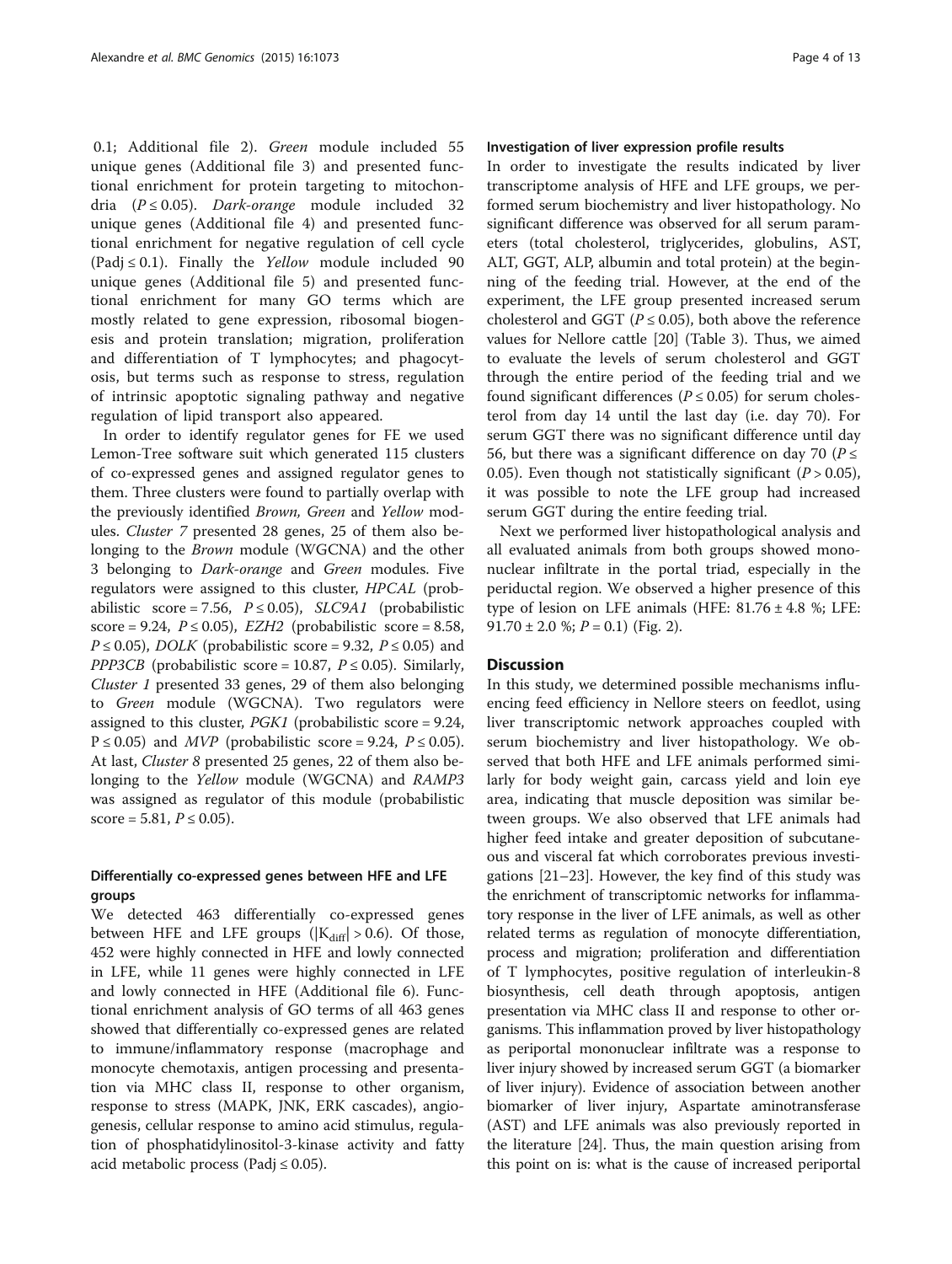<span id="page-4-0"></span>**Table 3** Summary of serum biochemistry analysis. Mean of serum parameters of groups of high feed efficiency (HFE,  $n = 20$ ) and low feed efficiency (LFE,  $n = 20$ ) on the first (day 0) and the last (day 70) day of feeding trial and p-value of the difference between the groups

| Day | Parameter                        | Reference <sup>§</sup> | HFE mean          | LFE mean           | $P$ -value |
|-----|----------------------------------|------------------------|-------------------|--------------------|------------|
| 0   | Cholesterol (mg/dL) *            | $80 - 120$             | $112.33 \pm 20.6$ | $122.22 \pm 25.9$  | 0.1904     |
|     | Triglycerides (mg/dL)°           | $0 - 14$               | $14.51 \pm 5.6$   | $12.62 \pm 5.2$    | 0.1675     |
|     | Globulin (g/dL)°                 | $3.00 - 3.48$          | $3.71 \pm 0.5$    | $3.51 \pm 0.4$     | 0.1045     |
|     | AST $(U/L)^\circ$                | 78-132                 | $82.25 \pm 16.9$  | $78.50 \pm 42.8$   | 0.5606     |
|     | ALT $(U/L)$ °                    | $11 - 40$              | $20.25 \pm 6.8$   | $21.20 \pm 5.0$    | 0.6058     |
|     | $GGT$ (U/L) $^{\bullet}$         | $6.1 - 17.4$           | $17.35 \pm 5.1$   | $18.15 \pm 4.7$    | 0.6084     |
|     | ALP $(U/L)$ <sup>o</sup>         | $0 - 488$              | $308.25 \pm 89.4$ | $322.35 \pm 115.7$ | 0.4818     |
|     | Albumin (g/dL)*                  | $3.03 - 3.55$          | $2.78 \pm 0.2$    | $2.82 \pm 0.2$     | 0.4793     |
|     | Protein (g/dL)°                  | $6.74 - 7.46$          | $6.49 \pm 0.5$    | $6.33 \pm 0.4$     | 0.1894     |
| 70  | Cholesterol (mg/dL) <sup>•</sup> | $80 - 120$             | $123.15 \pm 26.5$ | $147.45 \pm 17.7$  | $0.0017*$  |
|     | Triglycerides (mg/dL)°           | $0 - 14$               | $11.61 \pm 4.6$   | $12.63 \pm 3.4$    | 0.6455     |
|     | Globulins (g/dL)°                | $3.00 - 3.48$          | $3.41 \pm 0.4$    | $3.41 \pm 0.3$     | 0.5074     |
|     | AST $(U/L)^\circ$                | $78 - 132$             | $86.50 \pm 12.6$  | $82.30 \pm 13.7$   | 0.2179     |
|     | ALT $(U/L)^\circ$                | $11 - 40$              | $29.05 \pm 5.2$   | $28.45 \pm 3.5$    | 0.3149     |
|     | $GGT$ (U/L) $^{\circ}$           | $6.1 - 17.4$           | $15.25 \pm 5.2$   | $18.95 \pm 3.3$    | $0.0150*$  |
|     | ALP $(U/L)^*$                    | $0 - 488$              | $443.30 \pm 96.8$ | $382.30 \pm 143.2$ | 0.6560     |
|     | Albumin (g/dL)°                  | $3.03 - 3.55$          | $3.03 \pm 0.2$    | $3.07 \pm 0.1$     | 0.2284     |
|     | Protein (g/dL)°                  | $6.74 - 7.46$          | $6.44 \pm 0.4$    | $6.48 \pm 0.3$     | 0.9892     |

HFE, High Feed Efficiency Group; LFE, Low Feed Efficiency Group; AST, Aspartate Aminotransferase; ALT, Alanine Aminotransferase; GGT, Gamma-glutamyl Transpeptidase; ALP, Alkaline Phosphatase

\*P ≤ 0.05<br><sup>§</sup>KANEKO; HARVEY; BRUSS, 2008

\*Student's t-test<br>
Mann-Whitney Mann–Whitney-Wilcoxon test



Fig. 2 Liver histology. Periductal mononuclear infiltrate (arrow). HE, 400X

liver lesions in LFE animals? The results found here led us to two main hypotheses: increased lipogenesis and/or higher bacterial infection in the liver, both being discussed below.

Consistently with higher feed intake, greater fat deposition and elevated level of serum cholesterol, LFE animals presented up regulated expression of Fatty Acid Synthase (FASN), which codes an enzyme that catalyze the synthesis of saturated fatty acids and regulate the lipid metabolism [\[25](#page-11-0)]. In ruminants, the lipogenesis primarily occurs in adipose tissues; however, it also occurs with limited capacity in the liver [[26](#page-11-0)]. Other evidences of altered lipid metabolism between HFE and LFE groups were found in co-expression analysis. The positive correlation of the four identified co-expression modules with RFI and negative correlation with RIG shows that the lower the FE, the higher the general expression of the modules (module eigengene) and thus, the functions related to those modules are up regulated in the LFE group. Considering that, it is interesting to notice that Yellow module presented functional enrichment for regulation of lipid transport and Green module to protein targeting to mitochondria. This could be related to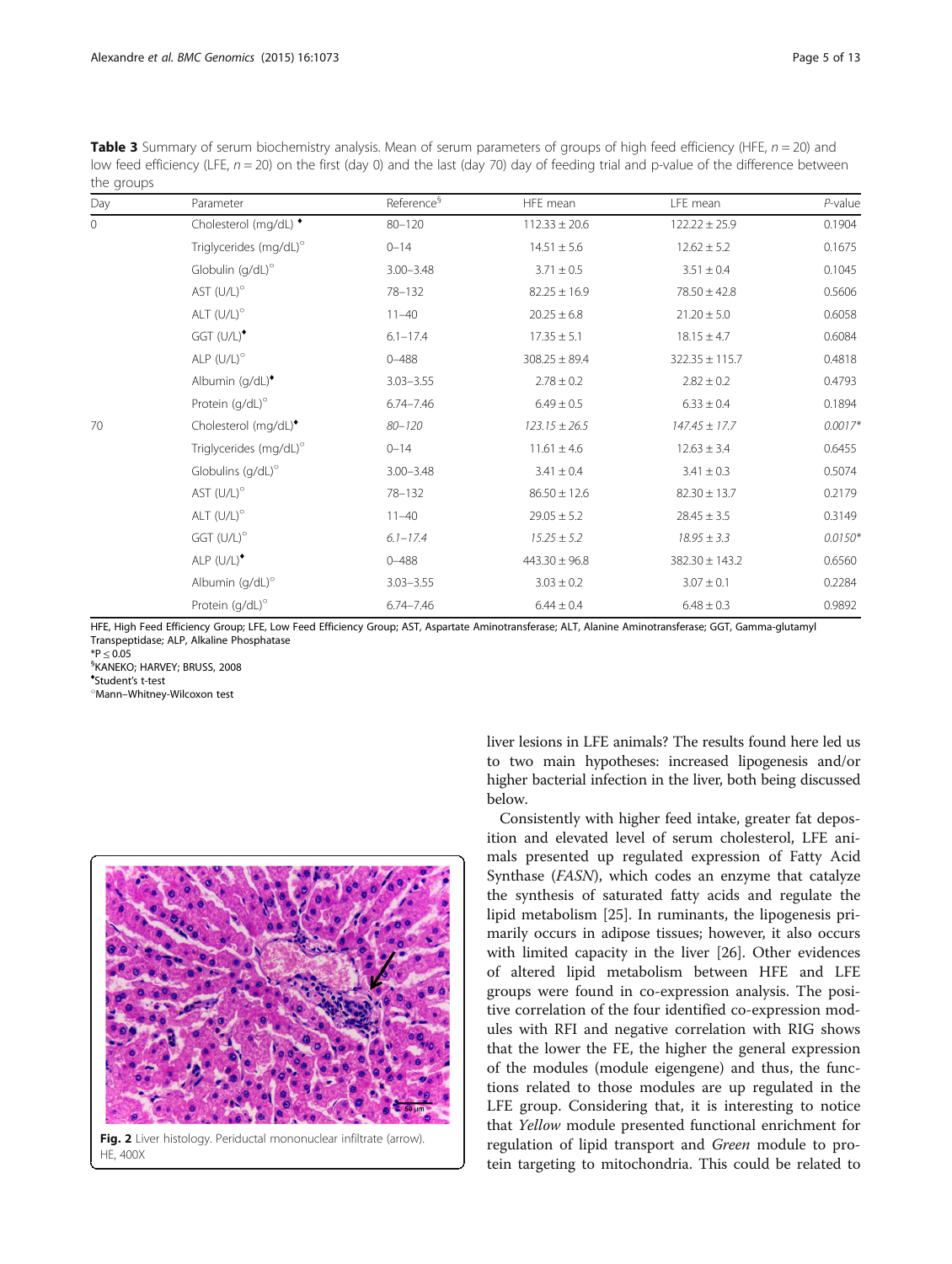the first step of lipid metabolism which is the transport of fatty acids to the mitochondrion for β-oxidation [\[27](#page-11-0)]. Moreover, differentially co-expressed genes were also functionally enriched for fatty acid metabolic process. All together, these results indicated different metabolism of lipids in the liver of high and low FE animals.

Another interesting up regulated gene in LFE animals was the CYP2E1. Cytochrome P450 genes code for liver enzymes involved in maintaining the homeostasis of lipids (cholesterol, vitamin D metabolism and bile acids), compounds of endogenous decontamination processes (bile acids) and xenobiotics such as drugs and pesticides [[28\]](#page-11-0); some CYPs were already related to FE in previous liver transcriptome analysis of FE in cattle [[11, 12](#page-10-0)]. In humans and rodents there is a vast literature discussing the diverse functions of these enzymes, including in obesity [[29, 30](#page-11-0)], but in domestic animals studies are scant [\[31\]](#page-11-0). The mechanism by which CYP2E1 expression increases in human obesity are still controversial, but evidence suggests a relationship with insulin resistance which may have genetic causes or be connected to the supersaturation of energy molecules in the body (fatty acids, glycerol, glucose and acetyl CoA) [[32\]](#page-11-0). Under conditions of elevated levels of fatty acids, the potential for uncoupled NADPH oxidation becomes more probable which results in increased oxygen-derived radicals and hydrogen peroxide [[32](#page-11-0)]. Thus CYP2E1 is an enzyme that generates reactive oxygen species (ROS) and reactive metabolites [[32\]](#page-11-0). The elevation of ROS could explain the up regulation of SOD3 in LFE animals. SOD3 is a member of a protein family of antioxidant enzymes that catalyze the dismutation of two superoxide radicals into hydrogen peroxide and oxygen [\[33](#page-11-0)]. The elevated levels of SOD3 expression could be a response to oxidative stress caused by the augmented lipid metabolism in the liver. This possibility became even stronger with the functional enrichment of Brown module for oxidationreduction process, as differences in liver mitochondrial metabolism with higher ROS production in LFE animals as already reported on literature for pigs and broilers [[34](#page-11-0)–[38](#page-11-0)]. Other evidences of higher oxidative stress and expression of antioxidant enzymes in the liver of LFE cattle were also previously reported in other studies [[11](#page-10-0)–[13](#page-10-0), [39](#page-11-0)]. Therefore, the hypothesis of LFE animals having increased lipid metabolism inducing an altered antioxidant response due to higher feed intake seems plausible.

On the other hand, it is interesting to notice that together with the enrichment for oxidation-reduction process, the Brown module is also enriched for regulation of monocyte differentiation and positive regulation of interleukin-8 biosynthesis, an important mediator of the immune reaction in the innate immune system response [\[40](#page-11-0)]. The fact that these two processes are

present in the same module suggests a strong relationship between them – immune response can be an outcome of oxidative stress but also oxidative stress can be an outcome of immune response [\[41\]](#page-11-0) and considering that, we will further discuss other possible causes of inflammation in liver.

GO terms associated with inflammation, immune response, migration and proliferation of T cells and response to stress are the most overrepresented both in Yellow module and in differentially co-expressed genes. The T lymphocytes are a class of leukocytes related to cell immunity [[8\]](#page-10-0) and when activated, molecules such as cytokines, adhesion molecules and prostaglandins are widely synthesized [[8\]](#page-10-0), which explains the fact that the Yellow module is also strongly related to translation of proteins. It should be considered that when analyzing liver tissue, not only one but several cells types have their expression levels captured. Thus, in case of hepatic inflammatory condition, the expression of immune cells that migrated to the affected area would also be considered in addition to the expression of hepatocytes, endothelial cells, stellate cells and Kupffer cells. Cytokines are important molecules for intracellular communication in the immune system because they bind to receptors on cell surface and activate intracellular signaling networks. An important component of these signaling networks is GADD45 proteins which are especially well characterized in T cell [[42\]](#page-11-0). That is probably why gene GADD45G is up regulated in LFE group. Another up regulated gene in LFE animals and can be associated with inflammatory response is RHOB, a tumor suppressor that is associated to cell adhesion, motility, proliferation and survival [\[43](#page-11-0)]. It was also demonstrated a proinflammatory activity of this gene in induced inflammation [[43\]](#page-11-0). The only down regulated gene in LFE group is NR0B2, a member of the nuclear receptor family of intracellular transcription factors [[44\]](#page-11-0). NR0B2 inhibits numerous nuclear receptors and transcription factors in metabolic pathways such as bile acid synthesis, cholesterol and lipid metabolism, glucose metabolism, and energy homeostasis [[45\]](#page-11-0). In addition, it was demonstrated that this gene have a role as an intrinsic endogenous regulator of homeostasis of the innate immune system by negative regulating inflammatory signaling [\[44](#page-11-0)] and that free fatty acids can repress its activation [[46\]](#page-11-0).

Voy and Aronow (2009) [\[47\]](#page-11-0) used a systems genetic approach to analyze publicly available data from Shockley et al. (2009) [\[48\]](#page-11-0) and showed that higher levels of cholesterol in mice are favorably correlated with inflammation, immunity and response to xenobiotic substances. In humans, higher serum cholesterol is associated with obesity [\[49, 50\]](#page-11-0) and several reviews showed that overweight has a noticeable effect on the body's immune response leading to increased susceptibility to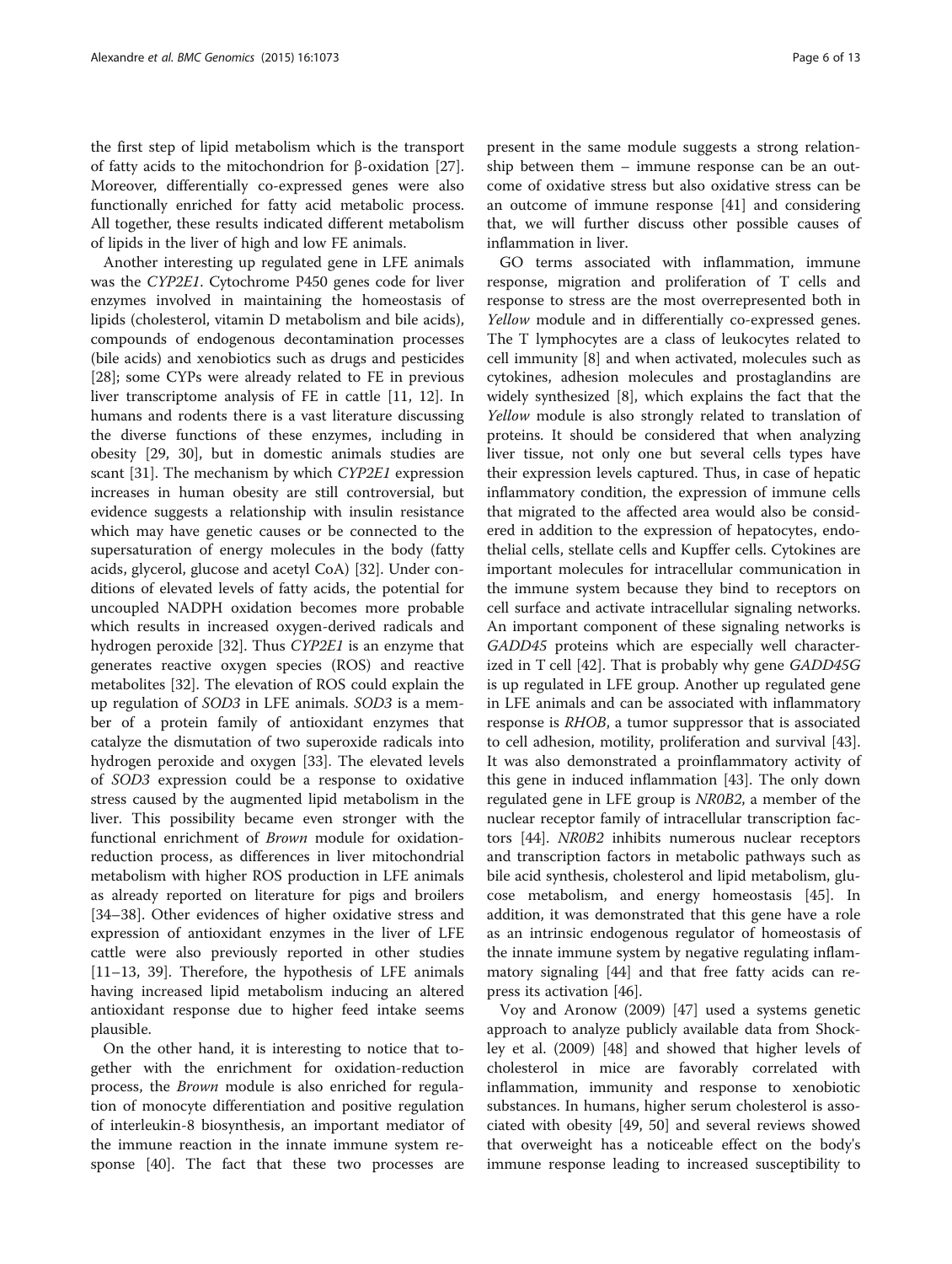<span id="page-6-0"></span>infections, although aspects of the association between obesity and immunity remain unclear [\[51](#page-11-0)–[53\]](#page-11-0). The close proximity of cells responsible for metabolism and immunity in organs such as the liver and adipose tissue make close the relationship between these two biological processes [\[54](#page-11-0)].

As showed above, RNA-seq analysis is an exploratory approach that generates hypotheses to be further investigated by other assays. Thus, we showed that feed efficiency in beef cattle is associated with the expression of genes related to lipid metabolism but also hepatic inflammation. There is an important interplay between high fat deposition (obesity) with susceptibility to inflammation as demonstrated by several studies in humans [\[51](#page-11-0)–[53\]](#page-11-0) but at this point, one could argue that there could be other causes of liver inflammation in feedlot cattle, especially considering that the change of diet from pasture to high concentrate (corn and soy) is a stressful challenge to the animals which could lead to acidosis and even ruminitis [[55](#page-11-0)–[57](#page-11-0)]. Moreover, although acidosis usually occurs in the adaptation period to high energy diets, it can continue during all the feedlot period [[55\]](#page-11-0). Nagaraja and Lechtenberg (2007) [[56\]](#page-11-0) argued that there is a higher prevalence of liver abscesses caused by bacteria from rumen in males than in females and this difference is related to higher feed intake observed in males. The same goes for Holstein animals breed for beef production, which also have higher feed intake and increased prevalence of liver abscesses when compared to beef breeds [\[56](#page-11-0)]. Considering that LFE animals presented higher feed intake during all the feeding trial, one might speculate that they could have also increased bacterial infection in the liver as demonstrated by more focal periportal lesions, since ruminitis can increase the contamination of mesenteric blood which enters the liver by portal artery. Bacterial infection could cause a reduction or even interruption of the bile flow (cholestasis), leading to the accumulation of bile acids and inducing cell death visualized by the increased serum GGT in LFE animals. It is important to remember that regulation of intrinsic apoptotic signaling pathway was one of the enriched terms in Yellow module and some of the terms enriched in differential co-expression, as antigen processing and presentation via MHC class II and response to other organisms, suggest that altered lipid metabolism is not the only possible cause of liver inflammation, but may predispose LFE animals to infection.

A recent study of differentially expressed genes in the liver of HFE and LFE taurine heifers showed that 5 of 7 differentially expressed genes were involved with innate immunity and were up regulated in LFE animals [\[13](#page-10-0)]. The authors hypothesized that HFE animals spend less energy to combat systemic inflammation because they have stronger or healthier hepatic innate immunity which results in better detoxification of endotoxins and bacterial products and, therefore, leave more energy available for growth and muscle deposition. Our results partially corroborate with this idea since we showed pronounced inflammatory response and altered lipid metabolism in the liver of LFE animals. However, we are more prone to believe that increased feed intake induced these alterations in the liver, since LFE animals eat more since the beginning of the feedlot period and the liver injury biomarker GGT was increased only in later times. Thus, low feed efficiency is probably not caused by intrinsic increased susceptibility to inflammation, but the latter is possibly an outcome of increased feed intake as is increased lipid metabolism.

Finally, the regulatory genes pointed in our study are centrals for the hepatic mechanisms involved in feed efficiency. Those genes need to be further evaluated and validated in a larger population but they are interesting potential biomarkers of feed efficiency in beef cattle. For example, EZH2 is associated with hepatic homeostasis and regeneration [\[58](#page-11-0)] and its down-regulation causes the hepatocytes to become more susceptible to lipid accumulation and inflammation [\[59](#page-11-0)]; DOLK was demonstrated to be increased at least twofold as a result of inflammation [[60](#page-11-0)]; and global PPP3CB knockout mice revealed phenotype related to diminished fat mass, protection from body weight gain and alterations in food intake, feed efficiency and energy expenditure [\[61](#page-11-0)].

## Conclusion

Animals with low feed efficiency present hepatic transcriptome associated with pronounced inflammation and lipid metabolism. Histopathology confirmed RNA-seq data since LFE animals have more liver periportal lesions associated with an inflammatory response composed mainly by mononuclear cells. Serum biomarker GGT confirmed increased liver lesions in LFE animals. Based on these results, in addition to information provided by literature, we were able to propose the hypothesis that the hepatic lesions in LFE animals occurred because of the stress generated by altered lipid metabolism and/or due to increased bacterial infection due to higher feed intake. At this point, it is hard to define if these two possibilities are associated to each other or only one is responsible for the liver lesions. The results of the present study help us to understand the biology of feed efficiency in cattle and drive our ongoing research on this important phenotype in animal science.

#### Methods

## Phenotypic data collection

All animal protocols were approved by the Institutional Animal Care and Use Committee of Faculty of Food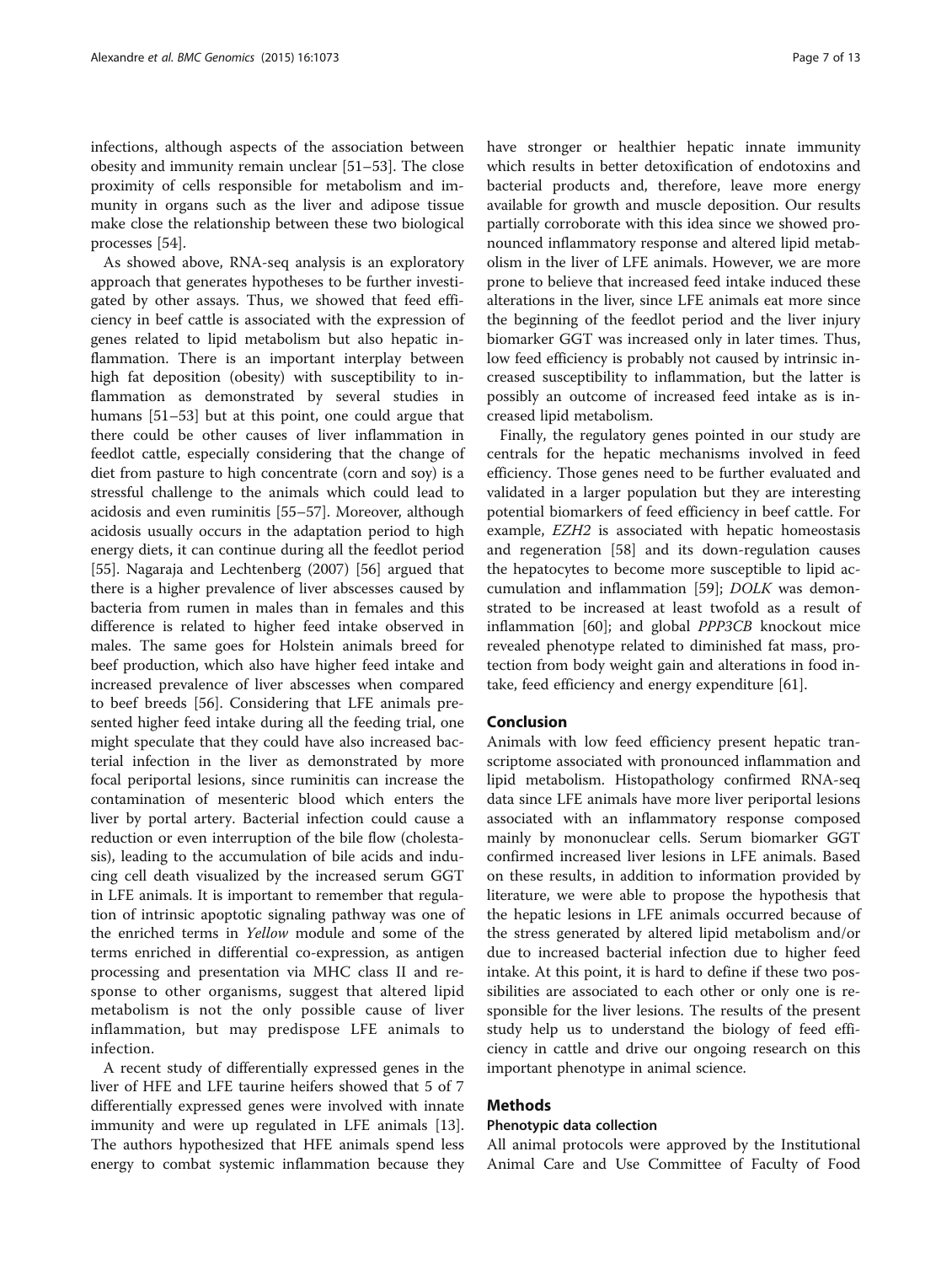Engineering and Animal Sciences, University of São Paulo (FZEA-USP – protocol number 14.1.636.74.1). All procedures to collect phenotypes and biological samples were carried out at Pirassununga, State of São Paulo, Brazil. Ninety eight Nellore steers (16 to 20 months old and  $376 \pm 29$  kg BW) were evaluated in a feeding trial carried out at FZEA-USP. Before the trial, the animals were kept in a single group and grazed primarily in Brachiaria spp. pastures. At the time of enrollment in the study, the animals were housed in individual pens or in group pens made of Calan Broadbent feeding doors (American Calan Inc., Northwood, NH, USA), with  $25 \text{ m}^2$  as a minimum space per animal. The test period was comprised of 21 days of adaptation to feedlot diet and place and a 70-day period of data collection. During the adaptation period, animals received corn silage (ad libitum), which was gradually replaced by an experimental diet (total mixed ration [TMR], 79.3 % TDN and 16.7 % CP in dry matter [DM] basis, Additional file [1](#page-10-0): Table S7). In the experimental period, TMR was offered at 8:00 h and 16:00 h, so that 10 % refusals were allowed. The orts were weighed daily prior to the morning feed delivery to calculate the daily dry matter intake (DMI).

All animals were weighed at the beginning, the end and at every 14 days of the experimental period without fasting. Average daily gain (ADG) was computed as the slope of the linear regression of body weight (BW) on feeding days. Feed efficiency was estimated by feed conversion ratio (DMI/BWG), residual feed intake (RFI), residual body weight gain (RWG) and residual intake and body weight gain (RIG). RFI was calculated as the difference between the observed and expected DMI of the animal, predicted by regression equation as a function of average metabolic weight (MBW) and ADG [\[5](#page-10-0)]:

$$
DMI = \beta_0 + \beta_1 ADG + \beta_2 MBW^{0.75} + \varepsilon_1
$$

Where  $\beta_0$  is the intercept,  $\beta_1$  and  $\beta_2$  are the regression coefficients of the variables ADG and MBW $^{0.75}$ , respectively, and  $\varepsilon_1$  is the residue of the equation (i.e. RFI). RWG was calculated as the residue of the regression equation to predict ADG based on DMI and MBW:

$$
ADG = \beta_0 + \beta_1 DMI + \beta_2 MBW^{0.75} + \varepsilon_2
$$

Where  $\beta_0$  is the intercept,  $\beta_1$  and  $\beta_2$  are the regression coefficients of the variables DMI and MBW0.75, respectively, and  $\varepsilon_2$  is the residue of the equation (i.e. RWG).

RIG was calculated by the difference between RWG and RFI, as recently proposed by Berry and Crowley (2012) [[6\]](#page-10-0). We performed all regressions using the PROC REG procedure from the statistical package SAS 9.3. Individuals presenting regressed ADG value greater or lesser than 2.5 standard deviation were removed from the analysis.

Cattle were ultrasound scanned by a trained technician using an Aloka 500 V real-time ultrasound on the 1st, 14th, 28th, 42th and 56th day of the feeding trial. The back fat thickness (BFT) and rib eye area (REA) were measured on the Longissimus dorsi muscle between the 12th and 13th ribs. Rump fat thickness (RFT) was measured on the Biceps femoris muscle.

The 40 animals selected as HFE and LFE groups (based on RIG) were slaughtered at the slaughterhouse of the FZEA-USP on two days with a 6-day interval. On those days data of live weight, hot carcass weight, pelvic and kidney fat weight and liver weight were collected.

#### Sample collection and RNA extraction

At the end of the 70-day experimental period 16 animals, the 8 extreme animals from each group (HFE and LFE), were taken to a working chute in groups, not being without access to the diet for more than 2 h. Liver biopsies were carried out in accordance with Gröhn and Lindberg (1982) [[62\]](#page-11-0). Samples were identified and immediately frozen in liquid nitrogen and then kept in a −80 °C freezer until RNA extraction.

RNeasy mini kit (QIAGEN, Crawley, West Sussex, UK) was used in accordance with guidelines supplied by the manufacturer to extract total RNA from around 30 mg liver biopsy samples. RNA quality and quantity were assessed using automated capillary gel electrophoresis on a Bioanalyzer 2100 with RNA 6000 Nano Labchips according to the manufacturer's instructions (Agilent Technologies Ireland, Dublin, Ireland). Samples which presented an RNA integrity number (RIN) less than 8.0 were discarded and RNA was extracted again.

#### Preparation and sequencing of Illumina RNA libraries

Preparation of libraries was carried out using a TruSeq™ RNA Sample Prep Kit in accordance with TruSeq® RNA Sample Preparation v2 Guide (Illumina, USA, 2012, Part # 15026495 Rev. D). Briefly, the mRNA was enriched from 1 μg of total RNA by two rounds of purification using oligo dT magnetic beads followed by fragmentation and cDNA synthesis by random hexamer primers and reverse transcriptase. Next, end repair and 3' ends adenylation of the fragments was performed to prevent them to bind each other during the ligation of adapters. Bar-coded adapters were ligated to the cDNA fragments and a PCR reaction was performed to produce the sequencing libraries. The libraries were evaluated and quantified using Agilent 2100 Bioanalyzer and qPCR with KAPA Library Quantification kit (KAPA Biosystems, Foster City, USA). Adapter-ligated cDNA fragment libraries were run on Illumina HiSeq 2500 equipment using TruSeq PE Cluster Kit and TruSeq SBS Kit (2x100bp). Samples were sequenced in two lanes, each one containing 4 samples from the HFE group and 4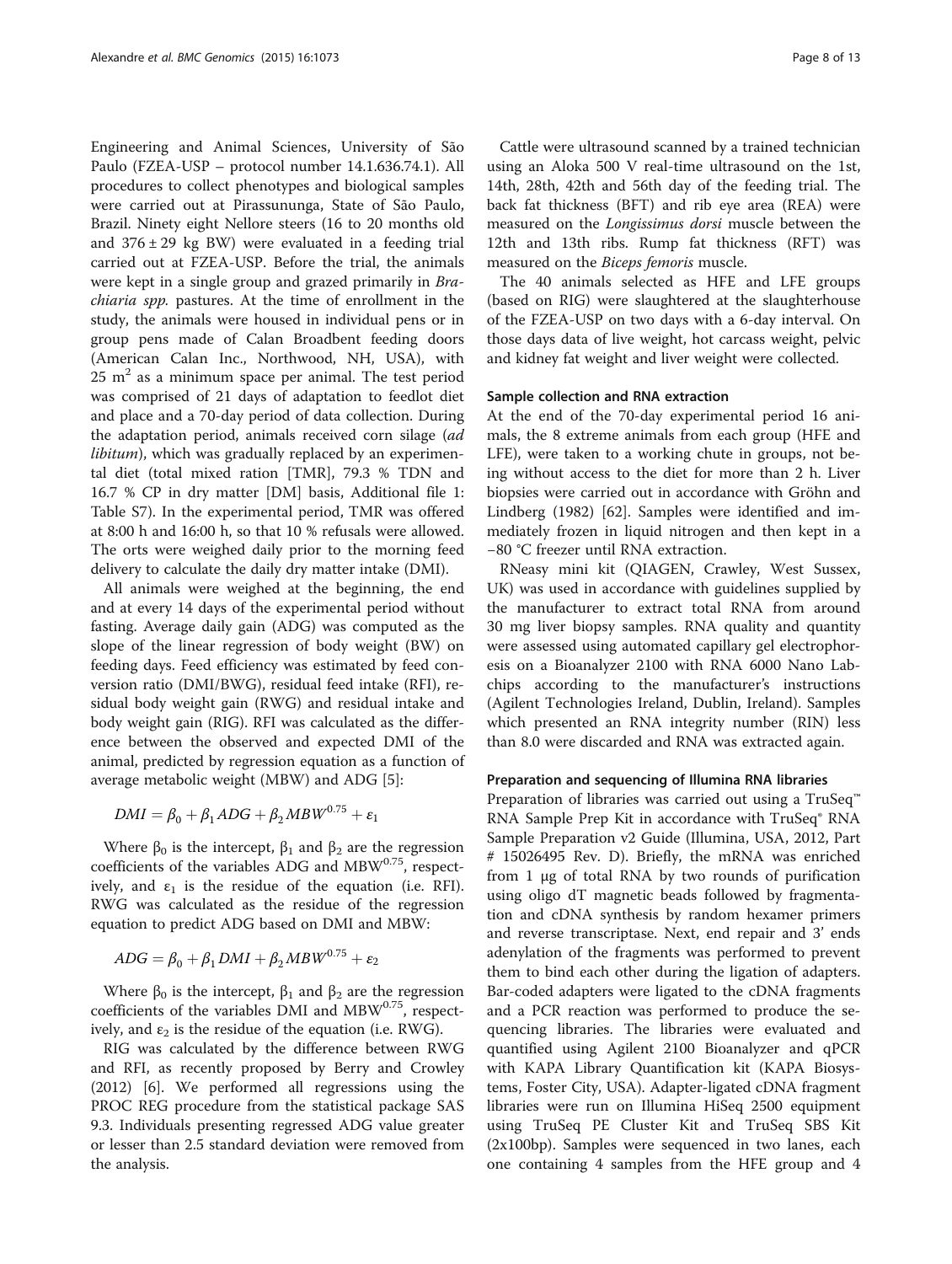samples from the LFE group. An average of 27.7 million paired-end 100 bp reads was sequenced per sample.

#### Reads alignment and differential expression analysis

Sequencing quality was evaluated by FastQC software ([http://www.bioinformatics.babraham.ac.uk/projects/](http://www.bioinformatics.babraham.ac.uk/projects/fastqc/) [fastqc/\)](http://www.bioinformatics.babraham.ac.uk/projects/fastqc/). Poly A/T tails and adaptors were removed by Seqyclean software [\(https://github.com/ibest/seqyclean](https://github.com/ibest/seqyclean)) and only reads with quality scores  $\geq 20$  and  $\geq 50$  bp length were kept for further analysis. TopHat 2.0.9. (Bowtie 2.1.0) was used to align each sample against reference genome Bos taurus UMD3.1, allowing two mismatches per read. Details of sequenced reads and mapping parameters for each library can be seen in Additional file [1:](#page-10-0) Table S8. Aligned reads were filtered using Samtools (−F 1792) [[63](#page-11-0)] to remove secondary alignments, PCR duplicates and low quality alignments and then, read counts for each gene was estimated using HTSeq package [\[64](#page-11-0)]. Differential expression was performed using EdgeR package on R environment, which is based on the negative binomial distributions [[65](#page-11-0)]. Gene expression was estimated as Counts Per Million (CPM) and were kept, for differential expression analysis, only genes which presented at least 1 CPM in at least 8 (half) samples. A hierarchical cluster analysis was performed to be sure that the differentially expressed genes  $(P < 0.2)$  were enough to differentiate de two FE groups (data not shown). Based on this analysis, one sample from each group was removed and the differential expression analysis was performed again with a total of 7 samples per group. Benjamini-Hochberg methodology was used to control the false discovery rate (FDR) and transcripts with Padj  $\leq 0.1$  were considered to be differentially expressed (DE).

#### Gene co-expression network analysis

Gene co-expression network analysis was performed using the Weighted Gene Co-expression Network Analysis (WGCNA) R-package [[66](#page-11-0)]. For this analysis, gene expression was estimated as quartile normalized Fragments Per Kilobases per Million reads (FPKM) using Cufflinks2 [[67, 68\]](#page-11-0). As a quality control, genes which presented too many missing values (more than 7 samples with no counts) and genes with a mean > 0.5 and  $SD > 0.2$  across the samples were excluded, considering that genes presenting low counts are less reliable and genes which vary little provide limited information in a co-expression analysis [\[69\]](#page-11-0). For computational reasons and because hub genes are expected to have more important biological functioning [\[70](#page-11-0)], from the 5299 genes which passed the quality control, we selected the 3500 most connected genes for further analysis. The measure of connectivity (K) is calculated by the sum of correlation between one gene and all other genes in the network. For these 3500 selected genes, an adjacency

matrix was generated by calculating Pearson's correlation between all genes and raising it to a power β (soft threshold) of 3, which is chosen using a scale-free topology criterion ( $\mathbb{R}^2$  = 0.93). Next, to define cluster of genes based on degree of overlap in shared neighbors between genes, a topological overlap measure (TOM) was calculated and a value between 0 and 1 was assigned to each pair of genes. A value of 1 means that genes share the same neighbors and a value of 0 mean that they do not share any neighbor. The TOM matrix was then used as input to average linkage hierarchical clustering that results in a clustering tree (dendrogram) whose branches are identified for cutting, depending on their shape using the dynamic tree-cutting algorithm [[71\]](#page-11-0). Modules containing at least 30 genes were detected and assigned to a color. Further information about the methodology and its relative merits can be found in [[18](#page-10-0), [70, 72](#page-11-0)].

In order to select potential biologically interesting modules for downstream analysis, Pearson's correlation between the module eigengene and FE traits was calculated. The eigengene is the first principal component of a given module and a representative measure of genes expression profile in the module. A module was chosen for further analysis if it presented module-trait relationship >  $|0.5|$  for RFI or RIG ( $P \le$ 0.1). Furthermore, genes in selected modules were used for functional enrichment analysis only if their intra-modular connectivity with the module was >0.6 and the intra-modular connectivity with all other modules were <0.6. Intra-modular connectivity measures how co-expressed a given gene is with the other genes within the module and can also be called module membership.

Functional enrichment of GO terms was performed for each selected module using the online tool GOEAST [[73\]](#page-12-0), as it presents the results according to the hierarchy and relationship between the terms, facilitating the interpretation of results. Whole genome was used as background and P-values for each term were obtained through hypergeometric analysis and corrected for FDR by Benjamini–Hochberg method. Terms were considered significant when Padj  $\leq 0.1$ . The same approach was used for the further enrichment analysis in this study.

#### Detection of regulator genes

In order to detect regulator genes for the set of genes found to be related to FE traits by WGCNA, the Lemon-Tree software suit that uses probabilistic graphical models to identify modules of co-expressed genes and sign regulators from a previous selected list of genes was used [[74](#page-12-0)]. For that purpose, the same 3500 genes selected as input for WGCNA were used. Expression data were first centered and scaled to have a mean of 0 and a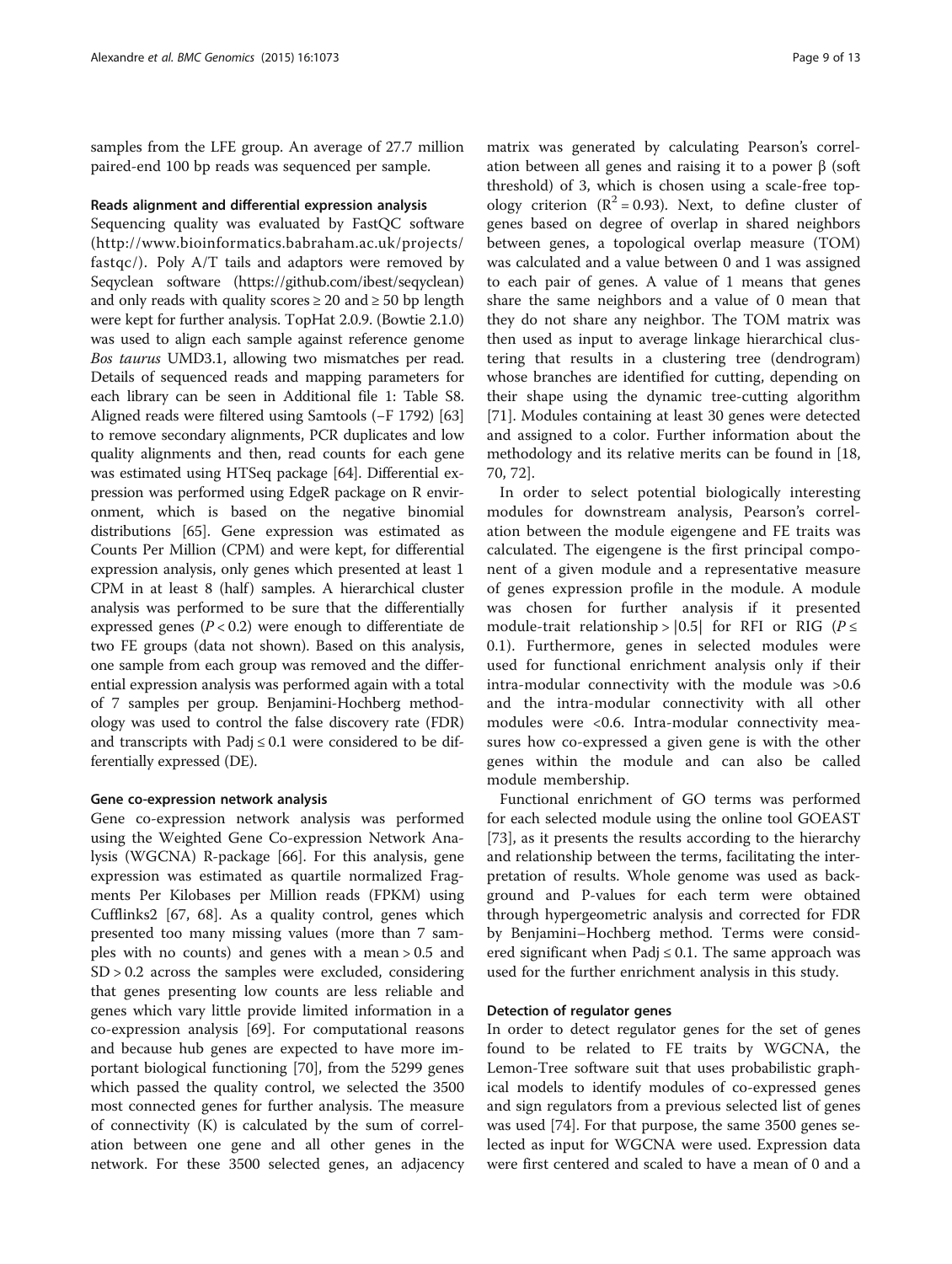standard deviation of 1. Then, the cluster algorithm was run 10 times to generate several clusters solutions that were next merged using the fuzzy clustering algorithm for a final robust cluster solution. To identify the regulator genes for each cluster we selected a list of genes from the input set based on their GO terms corresponding to signal transducer activity, kinase activity and transcription factor activity. This gave a range of 663 potential regulator genes that were assigned to nodes in the hierarchical tree by logistic regression generating probabilistic scores for each regulator. The significance of those probabilistic scores was calculated by a t-test of the mean of assigned regulators with the mean of randomly assigned regulators.

#### Differential co-expression analysis

The aim of differential co-expression analysis is to uncover differences in modules and connectivity of genes between two sub-networks, one generated by expression data from 7 LFE animals and the other generated by expression data from 7 HFE animals. The set of genes for this analysis was the 5,299 genes which passed the quality control for co-expression analysis. Two sub-networks were generated by raising Pearson's correlations between genes in LFE and HFE dataset to the power  $β = 20$  and  $\beta = 4$ , respectively. Whole-network connectivity (K) was calculated for each condition and then a value of differential connectivity was assigned to all genes. Differential connectivity  $(K<sub>Diff</sub>)$  is defined as the difference of connectivity of one gene (i) in two different conditions (HFE and LFE) and was calculated first by dividing each gene connectivity by the maximum sub-network connectivity  $(K<sub>HFE</sub>$  and  $K<sub>LFF</sub>$ ) and then subtracting the values in one network from the other [[16](#page-10-0)].

$$
KDiff(i) = KLFE(i) - KHFE(i)
$$

This resulted in a normal distribution of values between −1 and 1 with negative values meaning that genes were more highly connected in the HFE sub-network than in the LFE sub-network and positive values meaning that genes were more highly connected in the LFE sub-network than in HFE sub-network. Genes presenting  $K_{Diff}$  >  $|0.6|$  were considered differentially connected and were used for functional enrichment analysis as described earlier.

#### Serum biochemistry

Blood serum samples were collected on the 1st, 14th, 28th, 42th, 56th and 70th day of feeding trial. Serum biochemistry analysis was performed for the 20 animals from each group (HFE and LFE). Samples from day 1 and 70 were evaluated for total cholesterol, triglycerides, globulins, AST, ALT, GGT, ALP, albumin and total protein. Total cholesterol and GGT levels were also evaluated on samples from the 14th, 28th, 42th and 56th day.

#### Histopathology

Immediately after slaughter, fragments of liver were collected for histopathological evaluation of 8 HFE animals and 8 LFE animals. Tissues were fixed in a 10 % formaldehyde solution for 48 h followed by histological processing according to routine techniques for inclusion in paraffin of our laboratory. Cuts of approximately 4 μm thickness were obtained and stained with hematoxylin and eosin (HE) [\[75\]](#page-12-0). Quantitative assessment was determined by percentage of affected portal spaces by mononuclear infiltrate in a 10x objective. All portal spaces present in histological sections were considered. The images were obtained by a Leica ICC50 HD microscope connected to a video camera system and computer using LAS EZ software.

#### Statistical analysis

Sire effect on estimation of RFI and RIG were estimated by completely randomized design on SAS9.3 software using the following mathematical model:

$$
Yij = \mu + \beta i + \text{eij}
$$

where  $Y_{ij}$  is the observation of j<sup>th</sup> individual, son of i<sup>th</sup> sire;  $\mu$  is the general mean of the trait (RFI/RIG);  $\beta_i$  is the sire effect;  $e_{ij}$  is the random residual error, ~NID( $0,\sigma_e^2$ ); and  $\sigma_e^2$  is the residual variance.

The other statistical analyses were performed using GraphPad Prism 5.0 software. The phenotypic measures assessed in the HFE and LFE groups were first tested for normality by the Shapiro-Wilk test and later tested for difference between the means of the groups by Student's t-test for normally distributed data and Mann–Whitney-Wilcoxon test for nonparametric data. A two-way ANOVA followed by the Fisher post-test was used to test cholesterol and GGT levels on the different days of data collection (1st, 14th, 28th, 42th, 56th and 70th). The correlation between RFI and RIG was calculated by Pearson's correlation. Results were considered significant when  $P \le 0.05$  and tended to be significant when  $0.05 <$  $P \le 0.10$ .

#### Availability of supporting data

The data sets supporting the results of this article are available in the ArrayExpress database [\(www.ebi.ac.uk/](http://www.ebi.ac.uk/arrayexpress/) [arrayexpress/\)](http://www.ebi.ac.uk/arrayexpress/) under accession number E-MTAB-3376, [http://www.ebi.ac.uk/arrayexpress/experiments/E-MTAB-](http://www.ebi.ac.uk/arrayexpress/experiments/E-MTAB-3376/)[3376/.](http://www.ebi.ac.uk/arrayexpress/experiments/E-MTAB-3376/)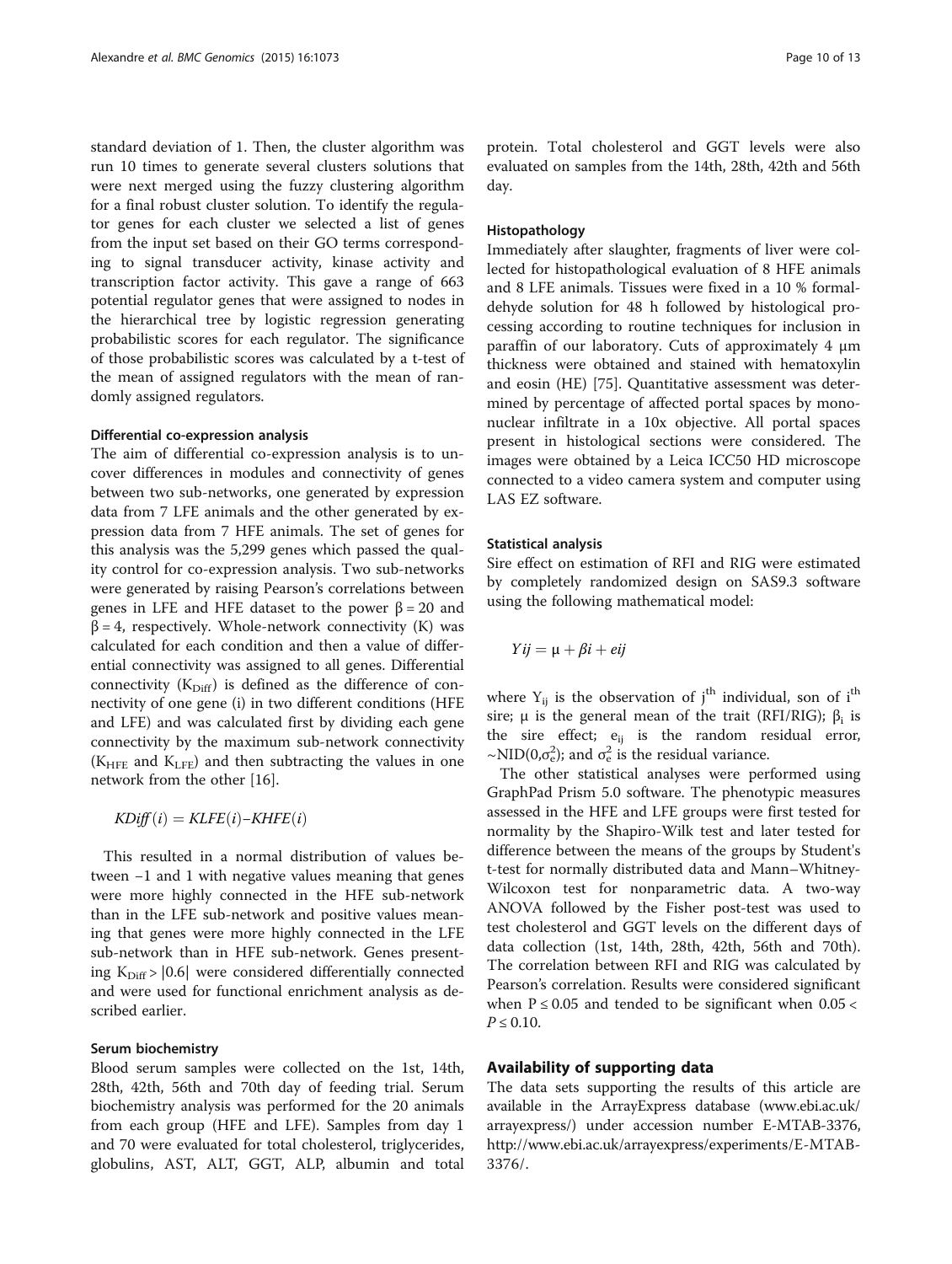## <span id="page-10-0"></span>Additional files

#### [Additional file 1:](dx.doi.org/10.1186/s12864-015-2292-8) Supplementary tables. (XLSX 108 kb)

[Additional file 2:](dx.doi.org/10.1186/s12864-015-2292-8) Functional Enrichment of Brown Module. Information contained in the boxes are the GO term accession number (i.g. GO:0006412), GO term name (i.g. Translation), the number of genes that contain the term per total input genes (i.g. 27/165), the number of genes in the genome that contain the term per total genes in the genome (i.g. 366/19926) and the adjusted p-value (i.g. 2.4e-14). (PDF 165 kb)

#### [Additional file 3:](dx.doi.org/10.1186/s12864-015-2292-8) Functional Enrichment of Green Module.

Information contained in the boxes are the GO term accession number (i.g. GO:0006412), GO term name (i.g. Translation), the number of genes that contain the term per total input genes (i.g. 27/165), the number of genes in the genome that contain the term per total genes in the genome (i.g. 366/19926) and the adjusted p-value (i.g. 2.4e-14). (PDF 132 kb)

## [Additional file 4:](dx.doi.org/10.1186/s12864-015-2292-8) Functional Enrichment of Dark-orange Module.

Information contained in the boxes are the GO term accession number (i.g. GO:0006412), GO term name (i.g. Translation), the number of genes that contain the term per total input genes (i.g. 27/165), the number of genes in the genome that contain the term per total genes in the genome (i.g. 366/19926) and the adjusted p-value (i.g. 2.4e-14). (PDF 37 kb)

#### [Additional file 5:](dx.doi.org/10.1186/s12864-015-2292-8) Functional Enrichment of Yellow Module.

Information contained in the boxes are the GO term accession number (i.g. GO:0006412), GO term name (i.g. Translation), the number of genes that contain the term per total input genes (i.g. 27/165), the number of genes in the genome that contain the term per total genes in the genome (i.g. 366/19926) and the adjusted p-value (i.g. 2.4e-14). (PDF 721 kb)

#### [Additional file 6:](dx.doi.org/10.1186/s12864-015-2292-8) Functional Enrichment of Differential

Co-Expression. Information contained in the boxes are the GO term accession number (i.g. GO:0006412), GO term name (i.g. Translation), the number of genes that contain the term per total input genes (i.g. 27/ 165), the number of genes in the genome that contain the term per total genes in the genome (i.g. 366/19926) and the adjusted p-value (i.g. 2.4e-14). (PDF 924 kb)

#### Competing interests

The authors declare that they have no competing interests.

#### Authors' contributions

HF was the overall project leader who conceived and conducted this study and supervised PAA in phenotypic data collection, data analysis and in the writing of the first draft of the manuscript. PRL, SLS and MHAS helped HF and PAA to plan and execute the feeding trial and all the phonotypic data collection. DP performed the serum biochemistry analysis. LHP and RFS performed the histopathology analysis. PFN performed the liver biopsy of all animals. Bioinformatics analysis was performed at the University of Copenhagen under supervision of HNK and guidance of LJAK, both authors gave important contributions to the writing of the manuscript. LLC, JPE and JBSF provided informatics support, guided experimental design and statistical analysis. All authors approved the final version of this manuscript.

#### Acknowledgements

The authors thank Fundação de Apoio a Pesquisa do Estado de São Paulo (FAPESP) for financial support (process. numbers: 2014/02493-7; 2014/07566- 2) and scholarship for PA Alexandre (2012/14792-3; 2014/00307-1). HN Kadarmideen thanks EU-FP7 Marie Curie Actions – Career Integration Grant (CIG-293511) for partially funding his time spent on this research. The authors thank Dr. JF Medrano for the technical advice on RNAseq and experimental design.

#### Author details

<sup>1</sup>Department of Veterinary Medicine, School of Animal Science and Food Engineering, University of Sao Paulo, Av. Duque de Caxias Norte, 225, Pirassununga, São Paulo 13635-900, Brazil. <sup>2</sup> Department of Veterinary Clinical and Animal Sciences, Faculty of Health and Medical Sciences, University of Copenhagen, Copenhagen, Denmark. <sup>3</sup>Department of Animal Sciences, School of Animal Science and Food Engineering, University of São Paulo, Pirassunung, Sao Paulo, Brazil. <sup>4</sup>Department of Animal Sciences, ESALQ University of Sao Paulo, Piracicaba, Sao Paulo, Brazil.

#### Received: 19 March 2015 Accepted: 14 December 2015 Published online: 18 December 2015

#### References

- 1. United Nations, Department of Economic and Social Affairs P division. World Population Prospects: The 2010 Revision, Highlights and Advance Tables. New York; 2011. [http://www.un.org/en/development/desa/](http://www.un.org/en/development/desa/population/publications/pdf/trends/WPP2010/WPP2010_Volume-I_Comprehensive-Tables.pdf) [population/publications/pdf/trends/WPP2010/WPP2010\\_Volume-I\\_](http://www.un.org/en/development/desa/population/publications/pdf/trends/WPP2010/WPP2010_Volume-I_Comprehensive-Tables.pdf) [Comprehensive-Tables.pdf.](http://www.un.org/en/development/desa/population/publications/pdf/trends/WPP2010/WPP2010_Volume-I_Comprehensive-Tables.pdf)
- 2. Arthur PF, Archer JA, Herd RM. Feed intake and efficiency in beef cattle: overview of recent Australian research and challenges for the future. Aust J Exp Agric. 2004;44:361.
- 3. Gerber PJ, Steinfeld H, Henderson B, Mottet A, Opio C, Dijkman J, et al. Tackling Climate Change Through Livestock - A Global Assessment of Emissions and Mitigation Opportunities. 2013. Rome.
- 4. Nkrumah JD, Okine EK, Mathison GW, Schmid K, Li C, Basarab JA, et al. Relationships of feedlot feed efficiency, performance, and feeding behavior with metabolic rate, methane production, and energy partitioning in beef cattle. J Anim Sci. 2006;84:145–53.
- 5. Koch RM, Swiger LA, Chambers D, Gregory KE. Efficiency of Feed Use in Beef Cattle. J Anim Sci. 1963;22:486–94.
- 6. Berry DP, Crowley JJ. Residual intake and body weight gain: a new measure of efficiency in growing cattle. J Anim Sci. 2012;90:109–15.
- 7. Archer JA, Arthur PF, Herd RM, Parnell PF, Pitchford WS. Optimum postweaning test for measurement of growth rate, feed intake, and feed efficiency in British breed cattle. J Anim Sci. 1997;75:2024–32.
- 8. McGavin MD, Zachary JJ. Pathologic Basis of Veterinary Disease. 4th edition. Mosby-Elsevier, Maryland-Heights, Missouri, USA; 2007.
- 9. Herd RM, Arthur PF. Physiological basis for residual feed intake. J Anim Sci. 2009;87(14 Suppl):E64–71.
- 10. Herd RM, Oddy VH, Richardson EC. Biological basis for variation in residual feed intake in beef cattle. 1. Review of potential mechanisms. Aust J Exp Agric. 2004;44:423.
- 11. Chen Y, Gondro C, Quinn K, Herd RM, Parnell PF, Vanselow B. Global gene expression profiling reveals genes expressed differentially in cattle with high and low residual feed intake. Anim Genet. 2011;42:475–90.
- 12. Tizioto PC, Coutinho LL, Decker JE, Schnabel RD, Rosa KO, Oliveira PS, et al. Global liver gene expression differences in Nelore steers with divergent residual feed intake phenotypes. BMC Genomics. 2015;16:242.
- 13. Paradis F, Yue S, Grant JR, Stothard P, Basarab JA, Fitzsimmons C. Transcriptomic analysis by RNA sequencing reveals that hepatic interferoninduced genes may be associated with feed efficiency in beef heifers. J Anim Sci. 2015;93:3331–41.
- 14. Hudson NJ, Dalrymple BP, Reverter A. Beyond differential expression: the quest for causal mutations and effector molecules. BMC Genomics. 2012;13:356.
- 15. Cho D-Y, Kim Y-A, Przytycka TM. Chapter 5: Network biology approach to complex diseases. PLoS Comput Biol. 2012;8, e1002820.
- 16. Fuller TF, Ghazalpour A, Aten JE, Drake T a, Lusis AJ, Horvath S. Weighted gene coexpression network analysis strategies applied to mouse weight. Mamm Genome. 2007;18:463–72.
- 17. Kogelman LJ a, Cirera S, Zhernakova DV, Fredholm M, Franke L, Kadarmideen HN. Identification of co-expression gene networks, regulatory genes and pathways for obesity based on adipose tissue RNA Sequencing in a porcine model. BMC Med Genomics. 2014;7:57.
- 18. Kadarmideen HN, Watson-Haigh NS, Andronicos NM. Systems biology of ovine intestinal parasite resistance: disease gene modules and biomarkers. Mol Biosyst. 2011;7:235–46.
- 19. McDowall M, Haigh NW, Edwards N, Kadarmideen H, Natrass G, McGrice H, et al. Transient Treatment of Pregnant Merino Ewes with Modulators of Cortisol Biosynthesis Coinciding with Primary Wool Follicle Initiation Alters Lifetime Wool Growth. Anim Prod Sci. 2013;53:1101–11.
- 20. Kaneko JJ, Harvey JW, Bruss ML. Clinical Biochemistry of Domestic Animals. 6th edition. Elsevier, Burlington, MA, USA; 2008.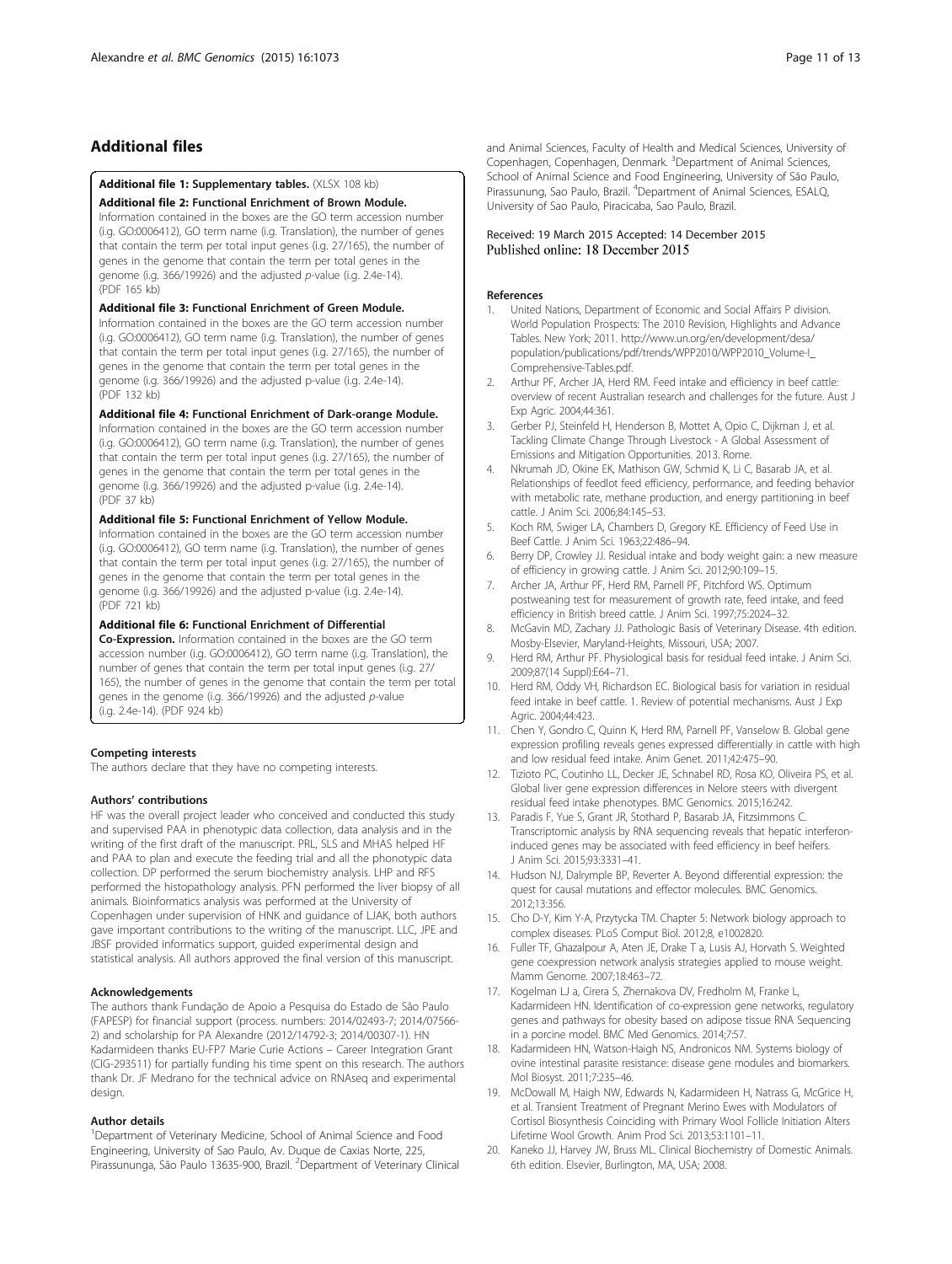- <span id="page-11-0"></span>21. Basarab J a, Price M a, Aalhus JL, Okine EK, Snelling WM, Lyle KL. Residual feed intake and body composition in young growing cattle. Can J Anim Sci. 2003;83:189–204.
- 22. Mader CJ, Montanholi YR, Wang YJ, Miller SP, Mandell IB, McBride BW, et al. Relationships among measures of growth performance and efficiency with carcass traits, visceral organ mass, and pancreatic digestive enzymes in feedlot cattle. J Anim Sci. 2009;87:1548–57.
- 23. Santana MH a, Oliveira G a, Gomes RC, Silva SL, Leme PR, Stella TR, et al. Genetic parameter estimates for feed efficiency and dry matter intake and their association with growth and carcass traits in Nellore cattle. Livest Sci. 2014;167:80–5.
- 24. Richardson EC, Herd RM, Archer JA, Arthur PF. Metabolic differences in Angus steers divergently selected for residual feed intake. Aust J Exp Agric. 2004;44:441.
- 25. Wakil SJ. Fatty acid synthase, a proficient multifunctional enzyme. Biochemistry. 1989;28:4523–30.
- 26. Hannun YA, Obeid LM. The Ceramide-centric universe of lipid-mediated cell regulation: stress encounters of the lipid kind. J Biol Chem. 2002; 277:25847–50.
- 27. Houten SM, Wanders RJA. A general introduction to the biochemistry of mitochondrial fatty acid β-oxidation. J Inherit Metab Dis. 2010;33:469–77.
- 28. Hafner M, Rezen T, Rozman D. Regulation of Hepatic Cytochromes P450 by Lipids and Cholesterol. Curr Drug Metab. 2011;12:173–85.
- 29. O'Shea D, Davis SN, Kim RB, Wilkinson GR. Effect of fasting and obesity in humans on the 6-hydroxylation of chlorzoxazone: a putative probe of CYP2E1 activity. Clin Pharmacol Ther. 1994;56:359–67.
- 30. Raucy JL, Lasker JM, Kraner JC, Salazar DE, Lieber CS, Corcoran GB. Induction of cytochrome P450IIE1 in the obese overfed rat. Mol Pharmacol. 1991;39:275–80.
- 31. Fink-Gremmels J. Implications of hepatic cytochrome P450-related biotransformation processes in veterinary sciences. Eur J Pharmacol. 2008;585:502–9.
- 32. Knockaert L, Fromenty B, Robin M-A. Mechanisms of mitochondrial targeting of cytochrome P450 2E1: physiopathological role in liver injury and obesity. FEBS J. 2011;278:4252–60.
- 33. Zelko IN, Mariani TJ, Folz RJ. Superoxide dismutase multigene family: a comparison of the CuZn-SOD (SOD1), Mn-SOD (SOD2), and EC-SOD (SOD3) gene structures, evolution, and expression. Free Radic Biol Med. 2002;33: 337–49.
- 34. Iqbal M, Pumford NR, Tang ZX, Lassiter K, Ojano-Dirain C, Wing T, et al. Compromised liver mitochondrial function and complex activity in low feed efficient broilers are associated with higher oxidative stress and differential protein expression. Poult Sci. 2005;84:933–41.
- 35. Bottje W, Pumford NR, Ojano-Dirain C, Iqbal M, Lassiter K. Feed efficiency and mitochondrial function. Poult Sci. 2006;85:8–14.
- 36. Bottje WG, Carstens GE. Association of mitochondrial function and feed efficiency in poultry and livestock species. J Anim Sci. 2009;87(14 Suppl): E48–63.
- 37. Grubbs JK, Fritchen AN, Huff-Lonergan E, Dekkers JCM, Gabler NK, Lonergan SM. Divergent genetic selection for residual feed intake impacts mitochondria reactive oxygen species production in pigs. J Anim Sci. 2013; 91:2133–40.
- 38. Grubbs JK, Fritchen AN, Huff-Lonergan E, Gabler NK, Lonergan SM. Selection for residual feed intake alters the mitochondria protein profile in pigs. J Proteomics. 2013;80:334–45.
- 39. Al-Husseini W, Gondro C, Quinn K, Herd RM, Gibson JP, Chen Y. Expression of candidate genes for residual feed intake in Angus cattle. Anim Genet. 2014;45:12–9.
- 40. Harada A, Sekido N, Akahoshi T, Wada T, Mukaida N, Matsushima K. Essential involvement of interleukin-8 (IL-8) in acute inflammation. J Leukoc Biol. 1994;56:559–64.
- 41. Fernández-Sánchez A, Madrigal-Santillán E, Bautista M, Esquivel-Soto J, Morales-González A, Esquivel-Chirino C, et al. Inflammation, oxidative stress, and obesity. Int J Mol Sci. 2011;12:3117–32.
- 42. Schmitz I. Gadd45 proteins in immunity. Adv Exp Med Biol. 2013;793:51–68.
- 43. Wang XH, Wang Y, Diao F, Lu J. RhoB is involved in lipopolysaccharideinduced inflammation in mouse in vivo and in vitro. J Physiol Biochem. 2013;69:189–97.
- 44. Yuk J-M, Shin D-M, Lee H-M, Kim J-J, Kim S-W, Jin HS, et al. The orphan nuclear receptor SHP acts as a negative regulator in inflammatory signaling triggered by Toll-like receptors. Nat Immunol. 2011;12:742–51.
- 45. Zou A, Lehn S, Magee N, Zhang Y. New Insights into Orphan Nuclear Receptor SHP in Liver Cancer. Nucl Recept Res. 2015;2.
- 46. Bechmann LP, Kocabayoglu P, Sowa J-P, Sydor S, Best J, Schlattjan M, et al. Free fatty acids repress small heterodimer partner (SHP) activation and adiponectin counteracts bile acid-induced liver injury in superobese patients with nonalcoholic steatohepatitis. Hepatology. 2013;57:1394–406.
- 47. Voy BH, Aronow BJ. Embrace diversity! Systems genetics-enabled discovery of disease networks. Physiol Genomics. 2009;39:169–71.
- 48. Shockley KR, Witmer D, Burgess-Herbert SL, Paigen B, Churchill G a. Effects of atherogenic diet on hepatic gene expression across mouse strains. Physiol Genomics. 2009;39:172–82.
- 49. Castro Cabezas M, Halkes CJ, Erkelens DW. Obesity and free fatty acids: double trouble. Nutr Metab Cardiovasc Dis. 2001;11:134–42.
- 50. Fossati P. Cholesterol: consensus and controversies, what is the trend in 1993? Ann Endocrinol (Paris). 1993;54:389–97.
- 51. Falagas ME, Kompoti M. Obesity and infection. Lancet Infect Dis. 2006;6:438–46.
- 52. Genoni G, Prodam F, Marolda A, Giglione E, Demarchi I, Bellone S, et al. Obesity and infection: two sides of one coin. Eur J Pediatr. 2014;173: 25–32.
- 53. Hegde V, Dhurandhar NV. Microbes and obesity–interrelationship between infection, adipose tissue and the immune system. Clin Microbiol Infect. 2013;19:314–20.
- 54. Hotamisligil GS. Inflammation and metabolic disorders. Nature. 2006;444: 860–7.
- 55. Owens FN, Secrist DS, Hill WJ, Gill DR. Acidosis in cattle: a review. J Anim Sci. 1998;76:275–86.
- 56. Nagaraja TG, Lechtenberg KF. Liver abscesses in feedlot cattle. Vet Clin North Am Food Anim Pract. 2007;23:351–69. ix.
- 57. Lechtenberg KF, Nagaraja TG, Leipold HW, Chengappa MM. Bacteriologic and histologic studies of hepatic abscesses in cattle. Am J Vet Res. 1988;49: 58–62.
- 58. Bae WK, Kang K, Yu JH, Yoo KH, Factor VM, Kaji K, et al. The methyltransferases enhancer of zeste homolog (EZH) 1 and EZH2 control hepatocyte homeostasis and regeneration. FASEB J. 2015;29:1653–62.
- 59. Vella S, Gnani D, Crudele A, Ceccarelli S, De Stefanis C, Gaspari S, et al. EZH2 down-regulation exacerbates lipid accumulation and inflammation in in vitro and in vivo NAFLD. Int J Mol Sci. 2013;14:24154–68.
- 60. Mookerjea S, Coolbear T, Sarkar ML. Key role of dolichol phosphate in glycoprotein biosynthesis. Can J Biochem Cell Biol. 1983;61:1032–40.
- 61. Pfluger PT, Kabra DG, Aichler M, Schriever SC, Pfuhlmann K, García VC, et al. Calcineurin Links Mitochondrial Elongation with Energy Metabolism. Cell Metab. 2015;22:838–50.
- 62. Gröhn Y, Lindberg LA. Methodological aspects of the microscopy of bovine liver biopsies. J Comp Pathol. 1982;92:567–78.
- 63. Li H, Handsaker B, Wysoker A, Fennell T, Ruan J, Homer N, et al. The Sequence Alignment/Map format and SAMtools. Bioinformatics. 2009;25:2078–9.
- 64. Anders S, Pyl PT, Huber W. HTSeq A Python framework to work with highthroughput sequencing data. Bioinformatics. 2014;31:166–9.
- 65. Robinson MD, McCarthy DJ, Smyth GK. edgeR: a Bioconductor package for differential expression analysis of digital gene expression data. Bioinformatics. 2010;26:139–40.
- 66. Langfelder P, Horvath S. WGCNA: an R package for weighted correlation network analysis. BMC Bioinformatics. 2008;9:559.
- 67. Bullard JH, Purdom E, Hansen KD, Dudoit S. Evaluation of statistical methods for normalization and differential expression in mRNA-Seq experiments. BMC Bioinformatics. 2010;11:94.
- 68. Ghosh S, Chan C-KK. Analysis of RNA-Seq Data Using TopHat and Cufflinks. Methods Mol Biol. 2016;1374:339–61.
- 69. Łabaj PP, Leparc GG, Linggi BE, Markillie LM, Wiley HS, Kreil DP. Characterization and improvement of RNA-Seq precision in quantitative transcript expression profiling. Bioinformatics. 2011;27:i383–91.
- 70. Zhang B, Horvath S. A general framework for weighted gene co-expression network analysis. Stat Appl Genet Mol Biol. 2005;4:Article17.
- 71. Langfelder P, Zhang B, Horvath S. Defining clusters from a hierarchical cluster tree: the Dynamic Tree Cut package for R. Bioinformatics. 2008;24:719–20.
- 72. De la Fuente A. From "differential expression" to "differential networking" identification of dysfunctional regulatory networks in diseases. Trends Genet. 2010;26:326–33.